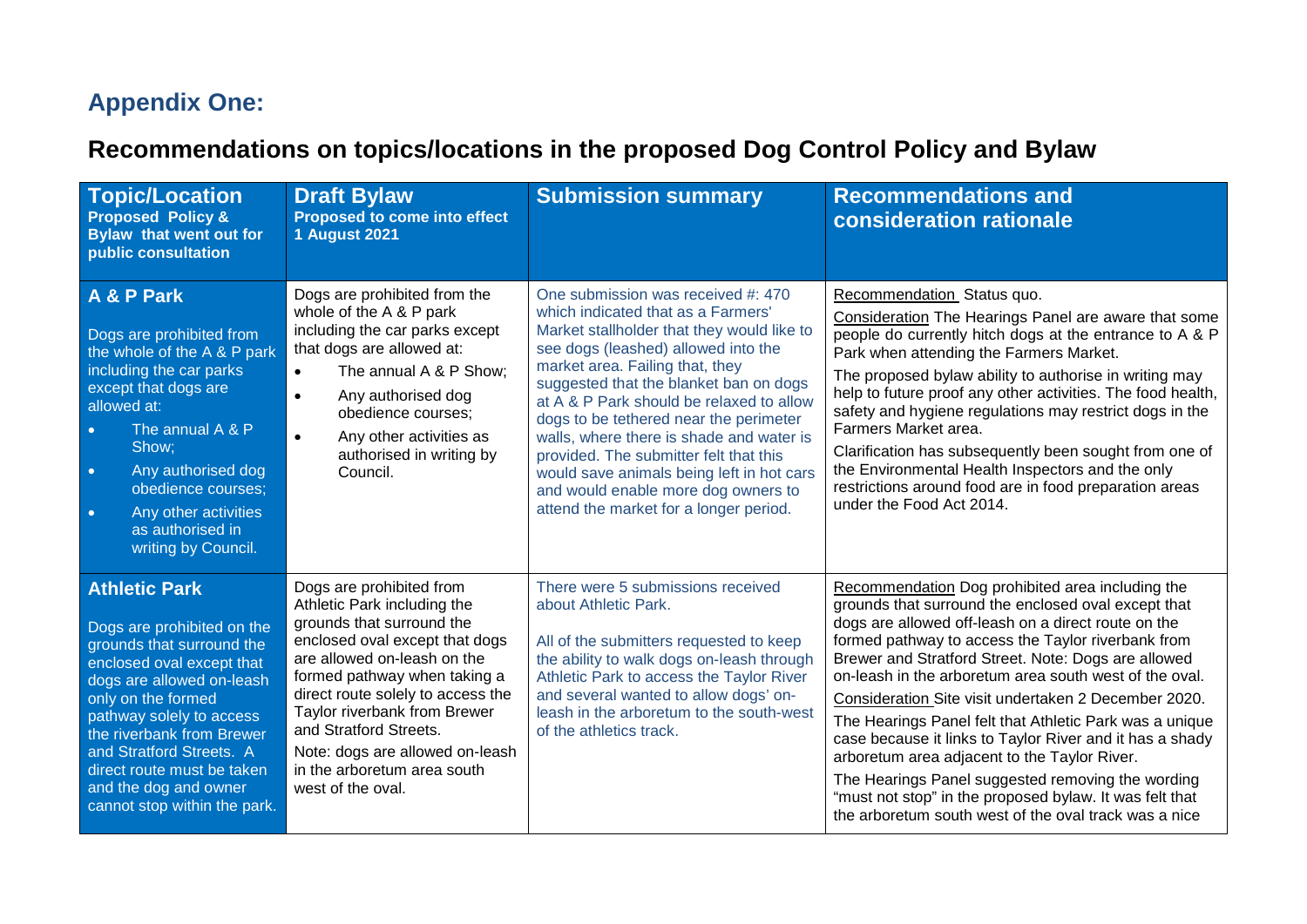| <b>Topic/Location</b><br><b>Proposed Policy &amp;</b><br><b>Bylaw that went out for</b><br>public consultation          | <b>Draft Bylaw</b><br>Proposed to come into effect<br><b>1 August 2021</b>                                            | <b>Submission summary</b>                                           | <b>Recommendations and</b><br>consideration rationale                                                                                                                                                                                                                                                                                                                                                                                                                                                                                                                                |
|-------------------------------------------------------------------------------------------------------------------------|-----------------------------------------------------------------------------------------------------------------------|---------------------------------------------------------------------|--------------------------------------------------------------------------------------------------------------------------------------------------------------------------------------------------------------------------------------------------------------------------------------------------------------------------------------------------------------------------------------------------------------------------------------------------------------------------------------------------------------------------------------------------------------------------------------|
|                                                                                                                         |                                                                                                                       |                                                                     | shaded area that could be developed further by the<br>Parks and Open Spaces Team.<br>At the Hearings Panel's request one of the submitters<br>provided suggested wording and a map defining the<br>arboretum area.                                                                                                                                                                                                                                                                                                                                                                   |
| <b>Auckland Street</b><br><b>Reserve</b><br>Dogs are allowed except<br>dogs are prohibited on the<br>Picton Skate Park. | Dogs are allowed off-leash in<br>Auckland Street Reserve -<br>except dogs are prohibited on<br>the Picton Skate Park. | No submissions received.                                            | Recommendation Status quo for dogs to be off-leash in<br>the Auckland Street Reserve (except dogs are<br>prohibited from the Picton Skate Park).<br>Consideration Site visit undertaken 9 December 2020.<br>The Hearings Panel recognised that this was a popular<br>area for dogs to be off-leash that was well defined open<br>space and sufficient sight lines. At the time of the site<br>visit it was noted that there was plenty of evidence of<br>dog fouling which had not been picked up which was<br>disappointing given that there is a rubbish bin and bag<br>dispenser. |
| <b>Ballinger Park</b><br>Dogs are prohibited.                                                                           | Dogs are allowed on-leash in<br>Ballinger Park.                                                                       | One submission opposed dogs being<br>prohibited from Ballinger Park | Recommendation To allow dogs to be on-leash<br>Consideration Site visit undertaken 2 December 2020.<br>The Hearings Panel felt that there was sufficient open<br>green space to allow dogs on-leash at Ballinger Park                                                                                                                                                                                                                                                                                                                                                                |
| <b>Beach Road Reserve</b><br>Dogs are allowed off-leash.                                                                | Dogs are allowed off-leash in<br>Beach Road Reserve.                                                                  | No submissions received.                                            | Recommendation status quo dog off-leash area.<br>Consideration Site visit undertaken 9 December 2020.<br>The Hearings Panel noted that this was a large open<br>space suitable to have dogs off-leash. There is a rugby<br>goal post which has been put in at the community's<br>request but this is not a formal sports ground.<br>The Hearings Panel recognised that the policy makes<br>provision for the exercise and recreational needs of<br>dogs and their owners and was satisfied that there was<br>sufficient space and sight lines.                                       |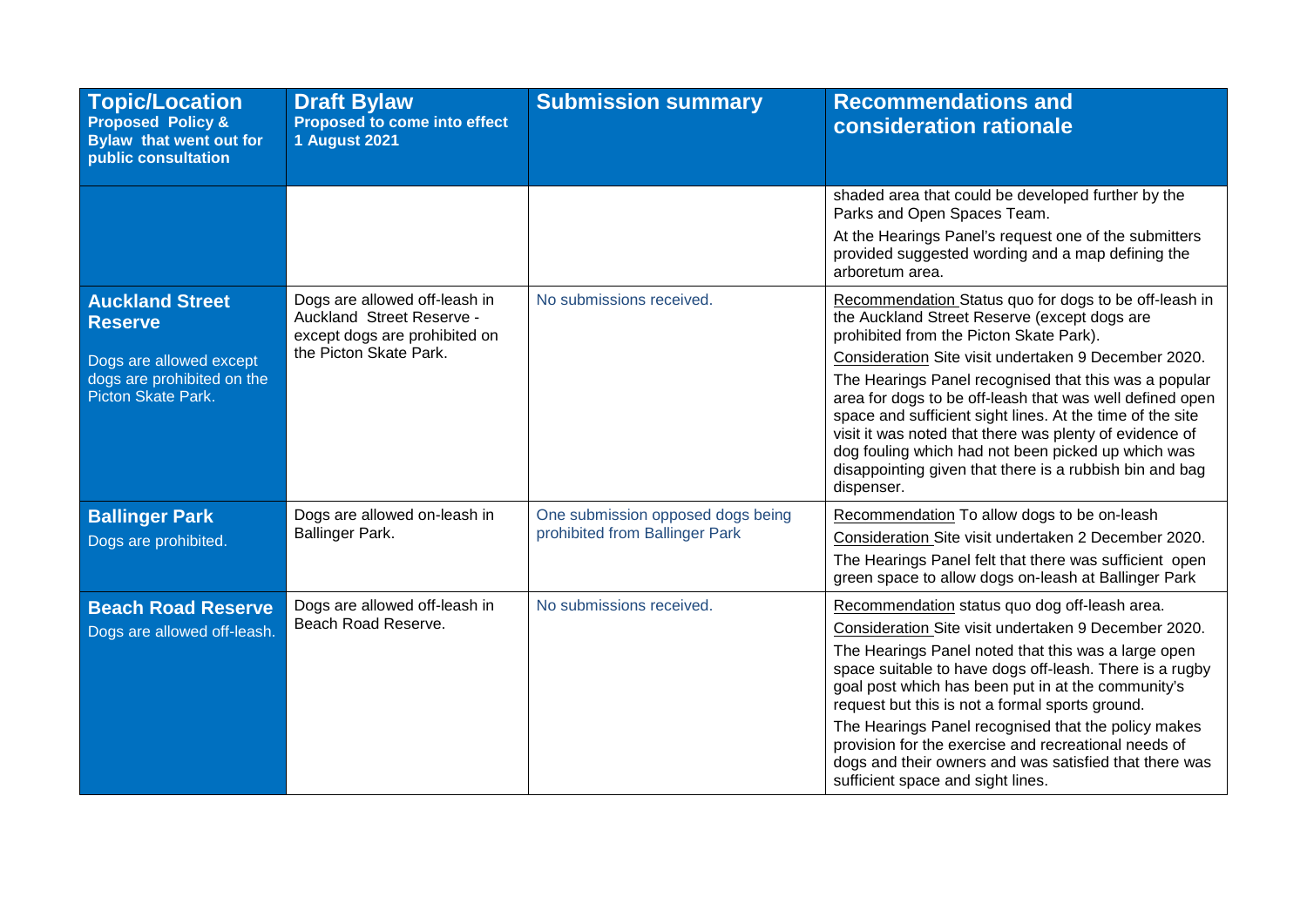| <b>Topic/Location</b><br><b>Proposed Policy &amp;</b><br>Bylaw that went out for<br>public consultation | <b>Draft Bylaw</b><br>Proposed to come into effect<br><b>1 August 2021</b> | <b>Submission summary</b>                                                                                                                                                                                                                                                                                                                                                                                                                                                                                                                                                                                                                                                                                                                                                                                                                                                                                                                                                                                    | <b>Recommendations and</b><br>consideration rationale                                                                                                                                                                                                                                                                                                                                                                                                                                                                                                                                                                                                                                                                                                                                                                                                                                                                                                                                                                                                                                                                                                                                                                                                                                         |
|---------------------------------------------------------------------------------------------------------|----------------------------------------------------------------------------|--------------------------------------------------------------------------------------------------------------------------------------------------------------------------------------------------------------------------------------------------------------------------------------------------------------------------------------------------------------------------------------------------------------------------------------------------------------------------------------------------------------------------------------------------------------------------------------------------------------------------------------------------------------------------------------------------------------------------------------------------------------------------------------------------------------------------------------------------------------------------------------------------------------------------------------------------------------------------------------------------------------|-----------------------------------------------------------------------------------------------------------------------------------------------------------------------------------------------------------------------------------------------------------------------------------------------------------------------------------------------------------------------------------------------------------------------------------------------------------------------------------------------------------------------------------------------------------------------------------------------------------------------------------------------------------------------------------------------------------------------------------------------------------------------------------------------------------------------------------------------------------------------------------------------------------------------------------------------------------------------------------------------------------------------------------------------------------------------------------------------------------------------------------------------------------------------------------------------------------------------------------------------------------------------------------------------|
| <b>Beacons Road</b><br><b>Reserve</b><br>Dogs are prohibited.                                           | Dogs are prohibited from the<br>Beacons Road Reserve.                      | There was one submission received<br>opposing dogs being prohibited from the<br><b>Beacon Road Reserve</b>                                                                                                                                                                                                                                                                                                                                                                                                                                                                                                                                                                                                                                                                                                                                                                                                                                                                                                   | Recommendation To prohibit dogs from the Beacons<br>Road Reserve.<br>Consideration The Hearings Panel noted that the<br>Beacons Road Reserve is a newly acquired reserve<br>due to its ecological values.<br>The nearby Wairau Lagoons Walkway which is<br>Department of Conservation land prohibits dogs and it<br>was therefore considered desirable to also keep the<br>Beacons Road Reserve as dog prohibited.                                                                                                                                                                                                                                                                                                                                                                                                                                                                                                                                                                                                                                                                                                                                                                                                                                                                            |
| <b>Blenheim Central</b><br><b>Business District</b><br>including the Quays<br>Dogs allowed on-leash.    | Dogs are allowed on-leash in<br>the Blenheim CDB.                          | The proposal to allow dogs to be on-<br>leash and under control in the Blenheim<br>Central Business District (CBD) received<br>a robust response; a number of<br>submissions were received both for and<br>against allowing dogs on-leash in the<br><b>Blenheim CBD.</b><br>Almost 80 submissions were received<br>which were supportive of allowing dogs<br>in the Blenheim CBD including from the<br><b>Blenheim Business Association.</b><br>Submitters detailed that the CBD should<br>be on-leash so that dogs and their<br>owners could gain access to the Taylor<br>River and frequent cafes. Submitters<br>commented that it would be good for the<br>retail sector and help to encourage dog<br>owners to linger longer in town. There<br>were a number of comments that<br>Blenheim was not dog friendly and well<br>behind other New Zealand towns and<br>cities where many dogs and their<br>owners can enjoy time together out in<br>public places.<br>Submitters opposing allowing dogs in the | Recommendation To allow dogs into the Blenheim<br>CBD.<br>Consideration The proposal to allow dogs into the<br>Blenheim CBD was a contentious issue.<br>Several reasons persuaded the Hearings Panel to allow<br>dogs into the Blenheim CBD. Central living with more<br>people residing in the central business district has<br>recently been permitted in the Proposed Marlborough<br>Environment Plan and the Hearing Panel felt that policy<br>setting should support and encourage this. The<br>Blenheim Business Association (BBA) submitted in<br>favour of this throughout the process and according to<br>their survey the majority of business owners supported<br>this change. It was the opinion of the Hearings Panel<br>with regard to the issue of dog fouling that responsible<br>owners should clean up after their dogs.<br>The Hearings Panel has been provided with information<br>from Marlborough Roads on rubbish bin emptying and<br>cleaning frequency. This information helped to form the<br>Hearing Panel's recommendation because the daily and<br>weekly cleaning regimes are in place.<br>By making this recommendation, the Hearings Panel<br>noted that there is likely to be an increased need for<br>bags, bins and the frequency of empting and cleaning. |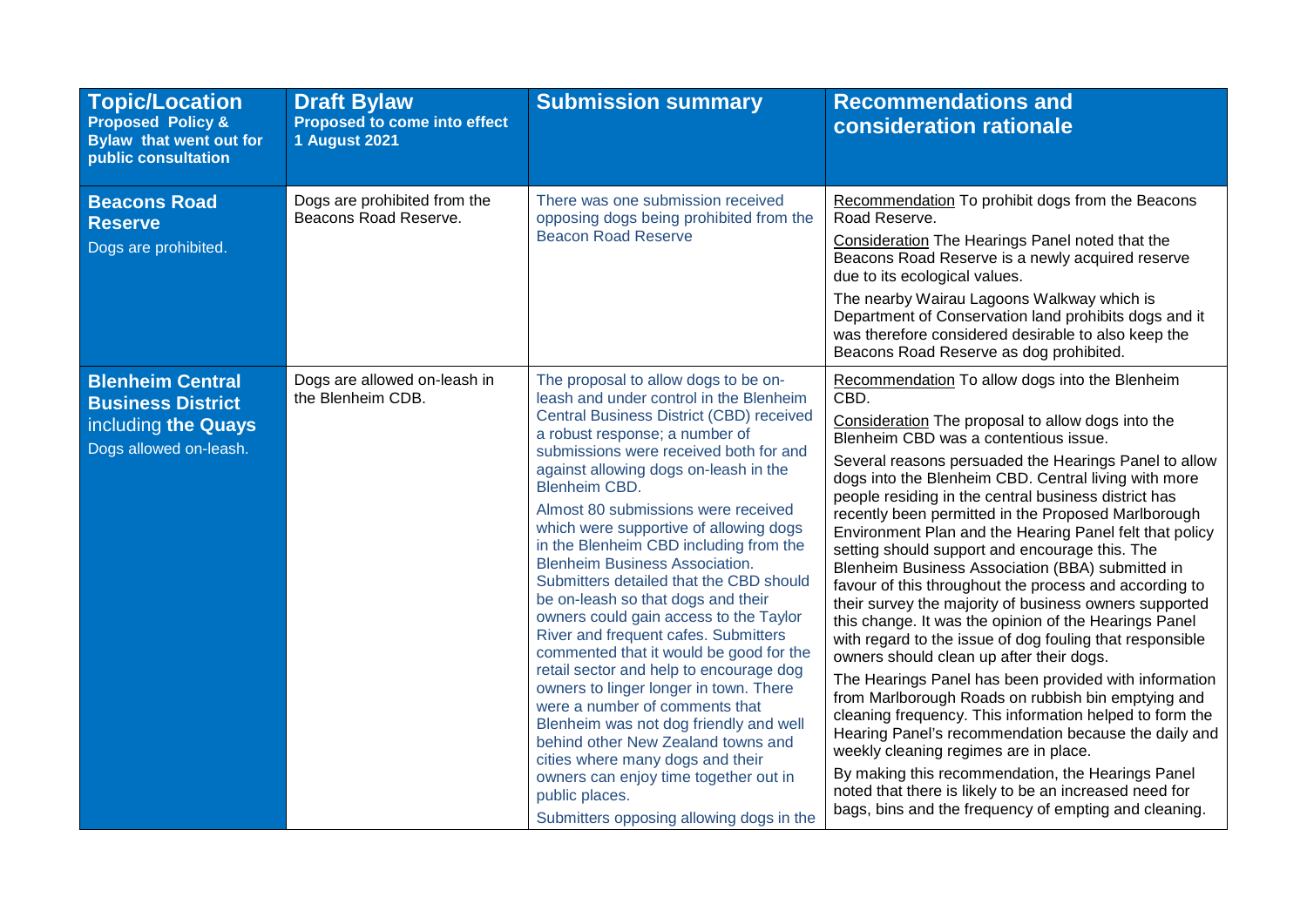| <b>Topic/Location</b><br><b>Proposed Policy &amp;</b><br><b>Bylaw that went out for</b><br>public consultation | <b>Draft Bylaw</b><br>Proposed to come into effect<br><b>1 August 2021</b> | <b>Submission summary</b>                                                                                                                                                                                                                                                                                                                                                                                                                                                                                                                                                                                                                                                                               | <b>Recommendations and</b><br>consideration rationale                                                                                                                                                                                                                                                                                                                                                                                                                                                                                                                                                                                                                                                                                                                                                                                                                                                                                                                                                                                                                                                                                                                                                                                                                                                                                                                                                                                                                                                                                                                                                                                                                                                                                                                                                                               |
|----------------------------------------------------------------------------------------------------------------|----------------------------------------------------------------------------|---------------------------------------------------------------------------------------------------------------------------------------------------------------------------------------------------------------------------------------------------------------------------------------------------------------------------------------------------------------------------------------------------------------------------------------------------------------------------------------------------------------------------------------------------------------------------------------------------------------------------------------------------------------------------------------------------------|-------------------------------------------------------------------------------------------------------------------------------------------------------------------------------------------------------------------------------------------------------------------------------------------------------------------------------------------------------------------------------------------------------------------------------------------------------------------------------------------------------------------------------------------------------------------------------------------------------------------------------------------------------------------------------------------------------------------------------------------------------------------------------------------------------------------------------------------------------------------------------------------------------------------------------------------------------------------------------------------------------------------------------------------------------------------------------------------------------------------------------------------------------------------------------------------------------------------------------------------------------------------------------------------------------------------------------------------------------------------------------------------------------------------------------------------------------------------------------------------------------------------------------------------------------------------------------------------------------------------------------------------------------------------------------------------------------------------------------------------------------------------------------------------------------------------------------------|
|                                                                                                                |                                                                            | Blenheim CBD expressed concerns<br>regarding dogs being a hazard for the<br>elderly and children. Disability assist<br>dogs and their vulnerability to attack<br>were mentioned. Submitters believe that<br>the centre of town is no place for dogs,<br>not everyone likes or feels comfortable<br>around dogs and dogs can be<br>intimidating even if on-leash. The issue<br>of fouling, who will clean up and odour<br>were raised by a number of submitters.<br>It was noted that businesses have<br>enough problems to contend with<br>without having to remove dog faeces<br>and urine from the pavement. It was<br>also raised that dogs can carry diseases<br>which are transmissible to people. | Careful consideration will be required as to the location<br>of any rubbish bins.<br>It was noted that the BBA have indicated that they want<br>to be involved in solutions. The Hearing Panel heard<br>about the Marlborough Mile in the Blenheim BBA<br>submission regarding pop up play areas.<br>The Hearings Panel heard through the process that a<br>number of submitters support allowing dogs into the<br>Blenheim CDB but they would not personally bring their<br>dogs into town. The example of the Picton CBD is that<br>the town accommodates dogs on-leash and<br>predominately people take their dogs into town to<br>access cafes.<br>It was acknowledged that some people noted<br>vulnerability but the Hearings Panel felt this could be<br>managed by compliance with dog owner dog owner<br>obligations which are specified in s 5 of the Dog Control<br>Act 1996 that dogs must be under control at all times.<br>A number of submitters noted the one month trial in<br>October 2019 when dogs were allowed in the Blenheim<br>CBD. There were no complaints reported to Animal<br>Control during this time. Weight was given to this even<br>though it was a short trial period.<br>The Hearings Panel did consider various options such<br>as Market Street specifically being prohibited. However,<br>this was viewed by the Hearings Panel as being<br>complicated for compliance management.<br>It was noted that the bylaw only applied to footpaths<br>and public areas. It is up to individual business owners<br>to decide if they welcome dogs into their premises.<br>During the hearings on 1 December 2020, the Hearings<br>Panel requested that the BBA provide supplementary<br>information from the survey that they conducted of<br>business owners specifically so the data could be used |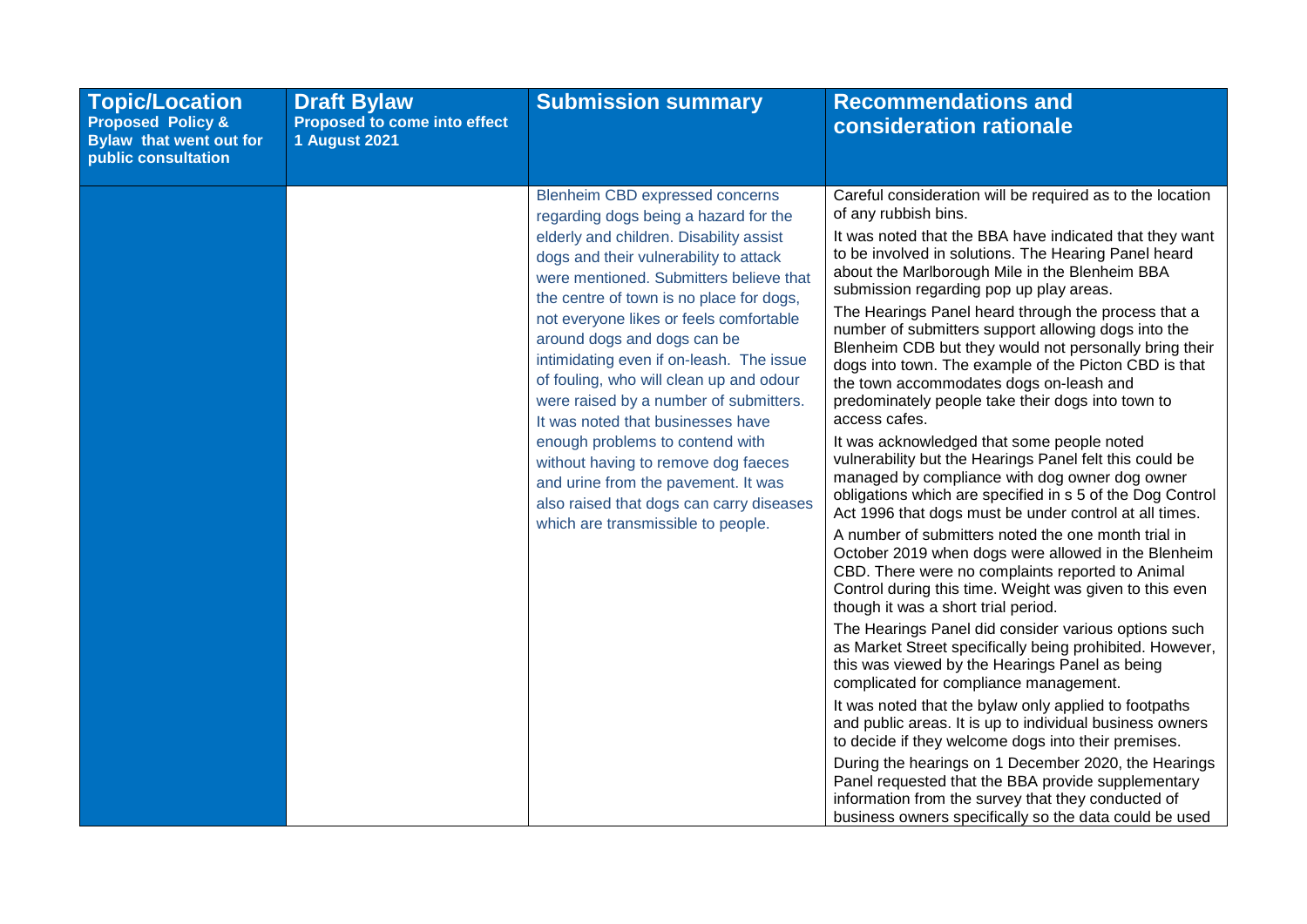| <b>Topic/Location</b><br><b>Proposed Policy &amp;</b><br>Bylaw that went out for<br>public consultation                                                                                                                              | <b>Draft Bylaw</b><br>Proposed to come into effect<br><b>1 August 2021</b>                                                                                                                                                                                                                 | <b>Submission summary</b>                                                                                                                                                                                                                                                                                                                                                  | <b>Recommendations and</b><br>consideration rationale                                                                                                                                                                                                                                                                                                                                                                                                                                                                                                                                                                                                                                                                                                                                                          |
|--------------------------------------------------------------------------------------------------------------------------------------------------------------------------------------------------------------------------------------|--------------------------------------------------------------------------------------------------------------------------------------------------------------------------------------------------------------------------------------------------------------------------------------------|----------------------------------------------------------------------------------------------------------------------------------------------------------------------------------------------------------------------------------------------------------------------------------------------------------------------------------------------------------------------------|----------------------------------------------------------------------------------------------------------------------------------------------------------------------------------------------------------------------------------------------------------------------------------------------------------------------------------------------------------------------------------------------------------------------------------------------------------------------------------------------------------------------------------------------------------------------------------------------------------------------------------------------------------------------------------------------------------------------------------------------------------------------------------------------------------------|
|                                                                                                                                                                                                                                      |                                                                                                                                                                                                                                                                                            |                                                                                                                                                                                                                                                                                                                                                                            | at the deliberations meeting. No additional information<br>was received from the BBA despite follow up requests.<br>The Hearings Panel considered that there could be<br>temporary exclusion of dog access for specific events<br>by way of public notice. This would be when there is<br>intense public use of the CBD and there is the need to<br>enable large numbers of the public to use the streets<br>and public amenities such as during the Christmas<br>Parade, a concert or a Market Day.<br>The Hearings Panel felt that there was good continuity<br>by allowing dogs' on-leash in the Blenheim CBD down<br>to the Quays, Riverside Park and Taylor River.<br>The Hearings Panel confirmed that the space under the<br>stairway in the Forum has easements for pedestrian<br>rest and recreation. |
| <b>Brayshaw Museum</b><br>Park<br>Dogs are prohibited.                                                                                                                                                                               | Dogs are prohibited from the<br>Brayshaw Museum Park.                                                                                                                                                                                                                                      | One submission was received wanting<br>dogs to be allowed on-leash at the<br>Brayshaw Museum Park.                                                                                                                                                                                                                                                                         | Recommendation To prohibited dogs from the<br>Brayshaw Museum Park.<br>Consideration Brayshaw Museum Park is on<br>Department of Conservation land but this is<br>administered by the Council.<br>The Hearings Panel considered that this is a risky site<br>to have dogs because of the machinery, trains and<br>small children. Family events are also held in the<br>Brayshaw Museum Park.                                                                                                                                                                                                                                                                                                                                                                                                                  |
| <b>Children's</b><br>Playground<br><b>Exclusion Zone</b><br>Dogs are prohibited within<br>10 metres of any children's<br>playground - whether or<br>not the balance of the area<br>is designated as a Dog<br>Off-Leash area or a Dog | At any children's playground<br>dogs must be 3 metres away<br>from the outside edge safety<br>surfacing (external to the<br>playground) irrespective of the<br>area being a dog on-leash or<br>dog off-leash area.<br>Note: where this is not physically<br>possible dogs must be on-leash | Ten submitters supported the proposed<br>increasing of the exclusion of dogs<br>within 10 metres of any children's<br>playground - whether or not the balance<br>of the area is designated as a dog<br>off-leash area or a dog on-leash Area.<br>Sixteen submitters considered that the<br>proposed exclusion of dogs within 10<br>metres of a playground is not practical | Recommendation Dogs must be 3 metres away from<br>the outside edge of playgrounds or play equipment<br>safety surfacing (external to the playground) or where<br>this is not possible dogs must be on-leash on the<br>formed pathway or footpath (except in dog prohibited<br>areas).<br>Consideration Site visits were made to a number of<br>playgrounds on 2 and 9 December 2020 including<br>Ballinger Park, Omaka Landings, Burleigh Park,                                                                                                                                                                                                                                                                                                                                                                |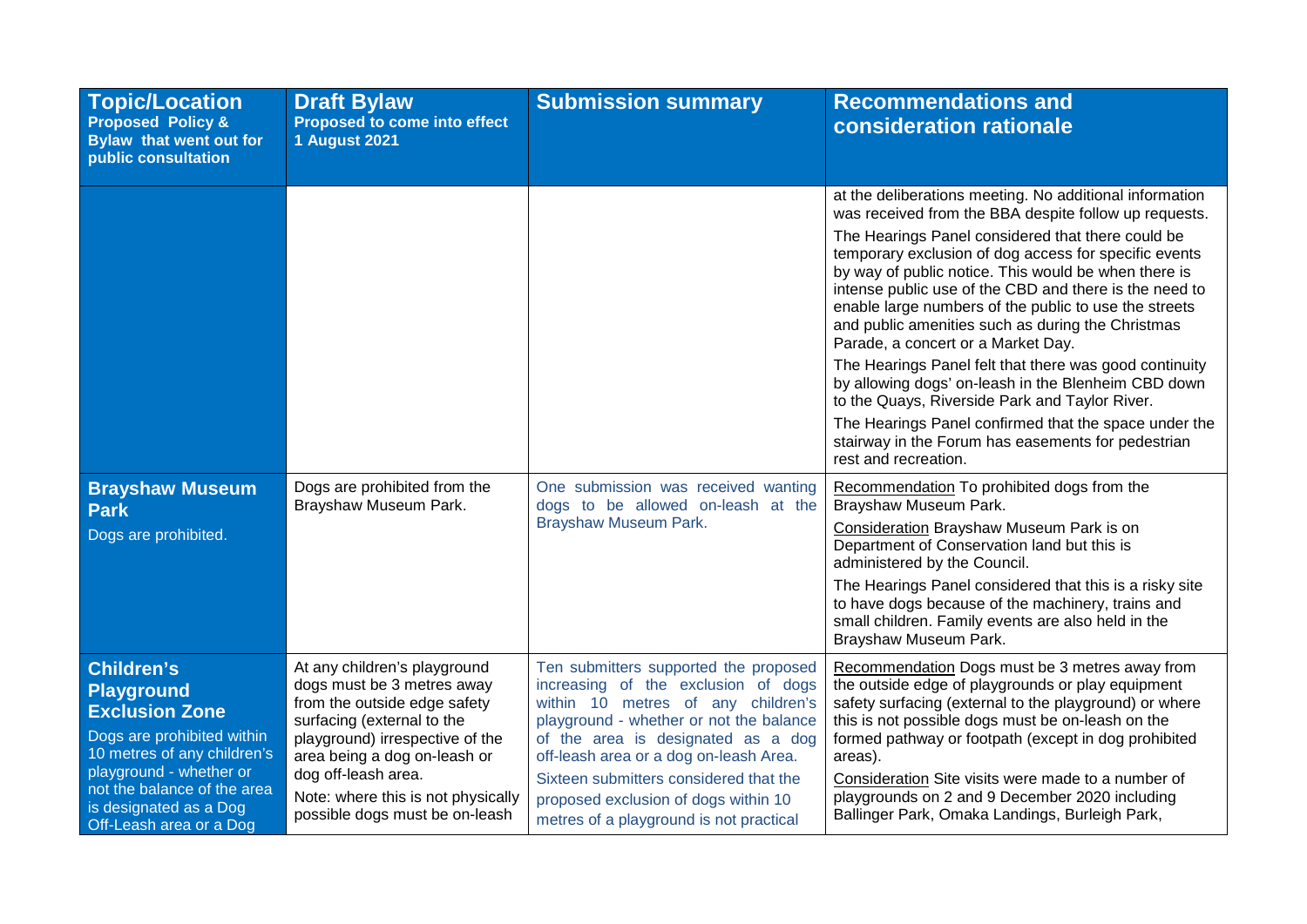| <b>Topic/Location</b><br><b>Proposed Policy &amp;</b><br><b>Bylaw that went out for</b><br>public consultation | <b>Draft Bylaw</b><br><b>Proposed to come into effect</b><br><b>1 August 2021</b> | <b>Submission summary</b>                                                                                                                                                                                                                                                                                                                                                                                                                                                                                                                    | <b>Recommendations and</b><br>consideration rationale                                                                                                                                                                                                                                                                                                                                                                                                                                                                                                                                                                                                                                                                                                                                                                                                                                                                                                                                                                                                                                                                                                                                                                                                                                                                                                                                                                                                                                                                                                                                                                                                                                                                                                                                                                                                                                                             |
|----------------------------------------------------------------------------------------------------------------|-----------------------------------------------------------------------------------|----------------------------------------------------------------------------------------------------------------------------------------------------------------------------------------------------------------------------------------------------------------------------------------------------------------------------------------------------------------------------------------------------------------------------------------------------------------------------------------------------------------------------------------------|-------------------------------------------------------------------------------------------------------------------------------------------------------------------------------------------------------------------------------------------------------------------------------------------------------------------------------------------------------------------------------------------------------------------------------------------------------------------------------------------------------------------------------------------------------------------------------------------------------------------------------------------------------------------------------------------------------------------------------------------------------------------------------------------------------------------------------------------------------------------------------------------------------------------------------------------------------------------------------------------------------------------------------------------------------------------------------------------------------------------------------------------------------------------------------------------------------------------------------------------------------------------------------------------------------------------------------------------------------------------------------------------------------------------------------------------------------------------------------------------------------------------------------------------------------------------------------------------------------------------------------------------------------------------------------------------------------------------------------------------------------------------------------------------------------------------------------------------------------------------------------------------------------------------|
| On-Leash Area.                                                                                                 | on the formed pathway or<br>footpath (except in dog<br>prohibited areas).         | or workable and should be removed or<br>reduced. It was pointed out that there<br>would be difficulties in getting to the<br>Picton dog exercise area and the<br>Auckland Street Skate Park has to be<br>passed.<br>Submitters noted that they walk their<br>dogs at the same time as taking children<br>to play in the playgrounds at parks such<br>as Pollard Park.<br>The limit in the current bylaw is 3 metres<br>and some submitters considered this<br>limit should be retained others suggest<br>reducing the 10 metres to 5 metres. | Waikawa foreshore and Pollard Park.<br>There was discussion on the playground exclusion<br>zones and a number of other territorial authorities have<br>a 10 metre dog exclusion zone from children's<br>playgrounds. The set back in the 2002 Dog Control<br>Bylaw had an exclusion zone of 15 metres before it was<br>changed to 3 metres in the current bylaw.<br>The Hearings Panel was provided with no strong data<br>to support an increase in the children's playground<br>exclusion zones for dogs and there was no evidence a<br>10 metre exclusion zone was more effective than a 3<br>metre zone. Responsible owners should have their<br>dogs under control at all times. A 3 metre exclusion<br>zone enables dogs and families with children to walk<br>together and visit their local playgrounds.<br>The Hearings Panel considered that the current 3 metre<br>exclusion has been satisfactory and that no complaints<br>have been reported to Animal Control. Although the<br>Hearings Panel did note the need of the policy<br>provisions to minimise the danger, distress and<br>nuisance to the community and to have unimpeded<br>access to public places that are frequented by children<br>and to also use public amenities without fear of attack<br>or intimidation of dogs. It was felt that the current 3<br>metre exclusion zone provided for that.<br>Confirmation was received from the Parks and Open<br>Spaces Team Manager that every Council managed<br>playground or piece of playground equipment has some<br>type of safety surfacing underneath, whether it is<br>matting or bark. The Hearings Panel wanted the<br>wording to be specific about the dog being 3 metres<br>away from a playground surfacing to avoid any issues<br>about length of dog leash.<br>The Hearings Panel considered that dogs should be<br>allowed on formed pathways in reserves that allow dogs |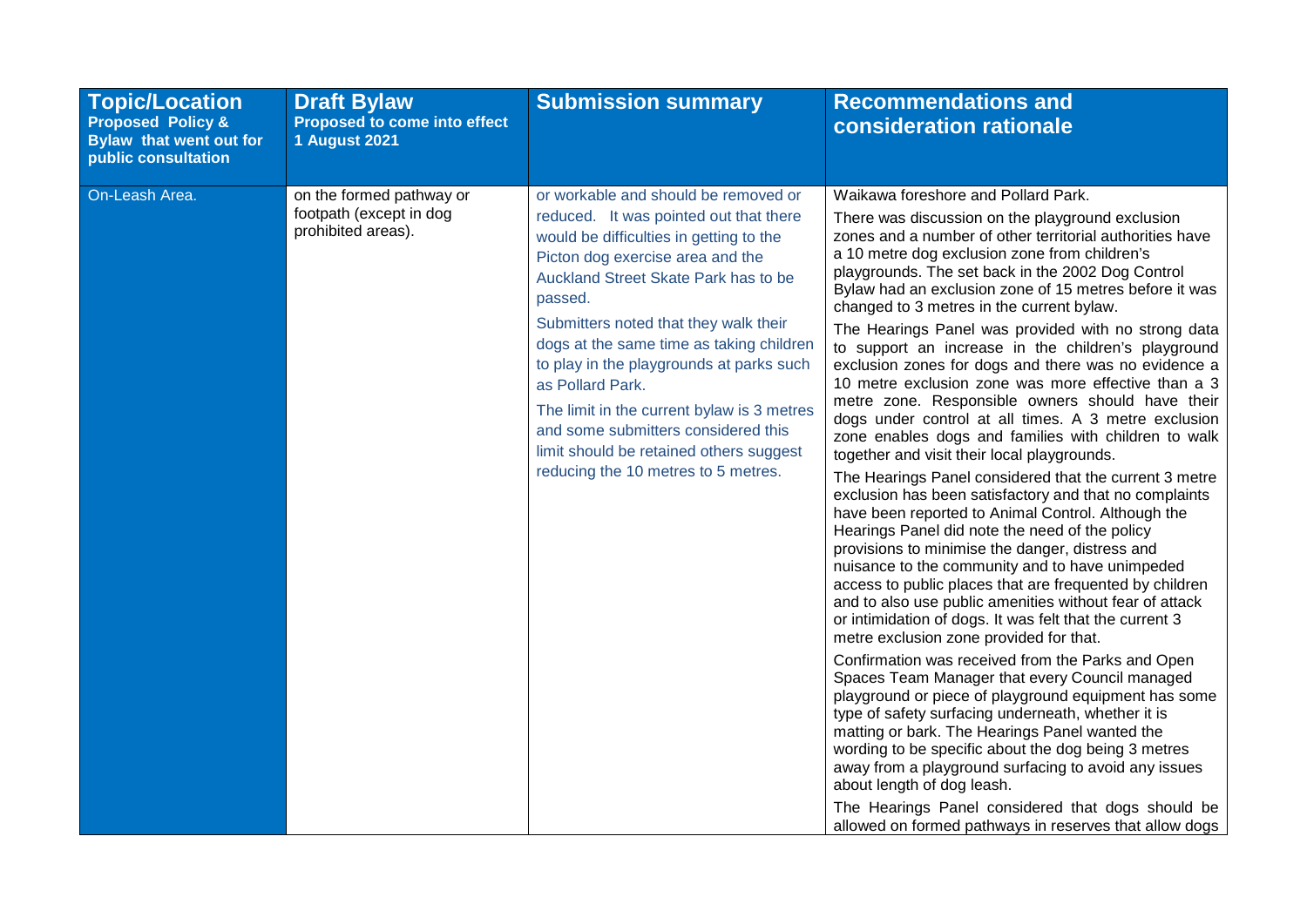| <b>Topic/Location</b><br><b>Proposed Policy &amp;</b><br><b>Bylaw that went out for</b><br>public consultation | <b>Draft Bylaw</b><br>Proposed to come into effect<br><b>1 August 2021</b>                                                                                                | <b>Submission summary</b>                                                                                                                                                                                                                                                                                                                                                                                                                                                                                                                                                                              | <b>Recommendations and</b><br>consideration rationale                                                                                                                                                                                                                                                                                                                                                                                                                                                                                                                                                                                                                                                                                                                  |
|----------------------------------------------------------------------------------------------------------------|---------------------------------------------------------------------------------------------------------------------------------------------------------------------------|--------------------------------------------------------------------------------------------------------------------------------------------------------------------------------------------------------------------------------------------------------------------------------------------------------------------------------------------------------------------------------------------------------------------------------------------------------------------------------------------------------------------------------------------------------------------------------------------------------|------------------------------------------------------------------------------------------------------------------------------------------------------------------------------------------------------------------------------------------------------------------------------------------------------------------------------------------------------------------------------------------------------------------------------------------------------------------------------------------------------------------------------------------------------------------------------------------------------------------------------------------------------------------------------------------------------------------------------------------------------------------------|
|                                                                                                                |                                                                                                                                                                           |                                                                                                                                                                                                                                                                                                                                                                                                                                                                                                                                                                                                        | on-leash regardless of the proximity to playgrounds<br>provided that the dogs are on-leash and under control.<br>There needs to be a district wide rule that makes it clear<br>for any new reserves and pocket park playgrounds that<br>are developed in the future that are not listed in the<br>schedules. It was agreed that the dog must be 3 metres<br>away from the edge of the playground safety surfacing<br>(matting or bark).<br>If the 3 metre exclusion zone cannot be achieved such<br>as at Omaka Landings or at Burleigh Park then dogs<br>are allowed on-leash on the formed pathway or footpath<br>except in dog prohibited areas. As dogs are proposed<br>to be excluded from some playgrounds there are<br>choices for people who do not like dogs. |
| Dog Fees and<br><b>Charges</b>                                                                                 | S37 of the Dog Control Act 1996<br>deals with territorial authorities<br>setting fees for registration and<br>control of dogs.<br>Continue with annual review of<br>fees. | Five submissions were received on the<br>topic of dog fees and charges.<br>There were suggestions to not increase<br>the fees, having a reduced dog<br>registration fee for outlying rural areas,<br>reducing the registration for Dogs New<br>Zealand financial members and/or those<br>who have completed Dogs NZ approved<br>Canine Good Citizen courses.<br>One submitter also queried why<br>category one dogs need to be neutered<br>when many people who keep a dog<br>entire for the purpose of breeding, can<br>also be and are responsible owners yet<br>have to pay the higher standard fee | Recommendation Status quo with the required annual<br>review of fees.<br>Consideration The Hearings Panel noted that there are<br>currently a variety of categories for dog registration fees<br>and that the fee structure needs to be easy to<br>administer.<br>The categories are linked back to the Dog Control Act<br>1996 legislative requirements and the fees are reviewed<br>annually. Other thoughts and ideas have been<br>considered by the Animal Control Sub-Committee such<br>as the old dog category. It was noted that if the fees<br>were lowered for one particular category then other fees<br>may have to be increased to cover the costs of the<br>animal control services function.                                                             |
| <b>Dog Parks</b>                                                                                               |                                                                                                                                                                           | Eleven submitters were supportive of<br>expediting plans to build a dog park in<br>Blenheim similar to the dog park at<br>Renwick.<br>Four submissions were received                                                                                                                                                                                                                                                                                                                                                                                                                                   | Recommendation No decisions made.<br>Consideration The Hearings Panel felt that some of the<br>submissions may not have been in favour of dog parks<br>as it may have been perceived by some people that dog<br>parks could be a substitute for off-leash areas on the                                                                                                                                                                                                                                                                                                                                                                                                                                                                                                 |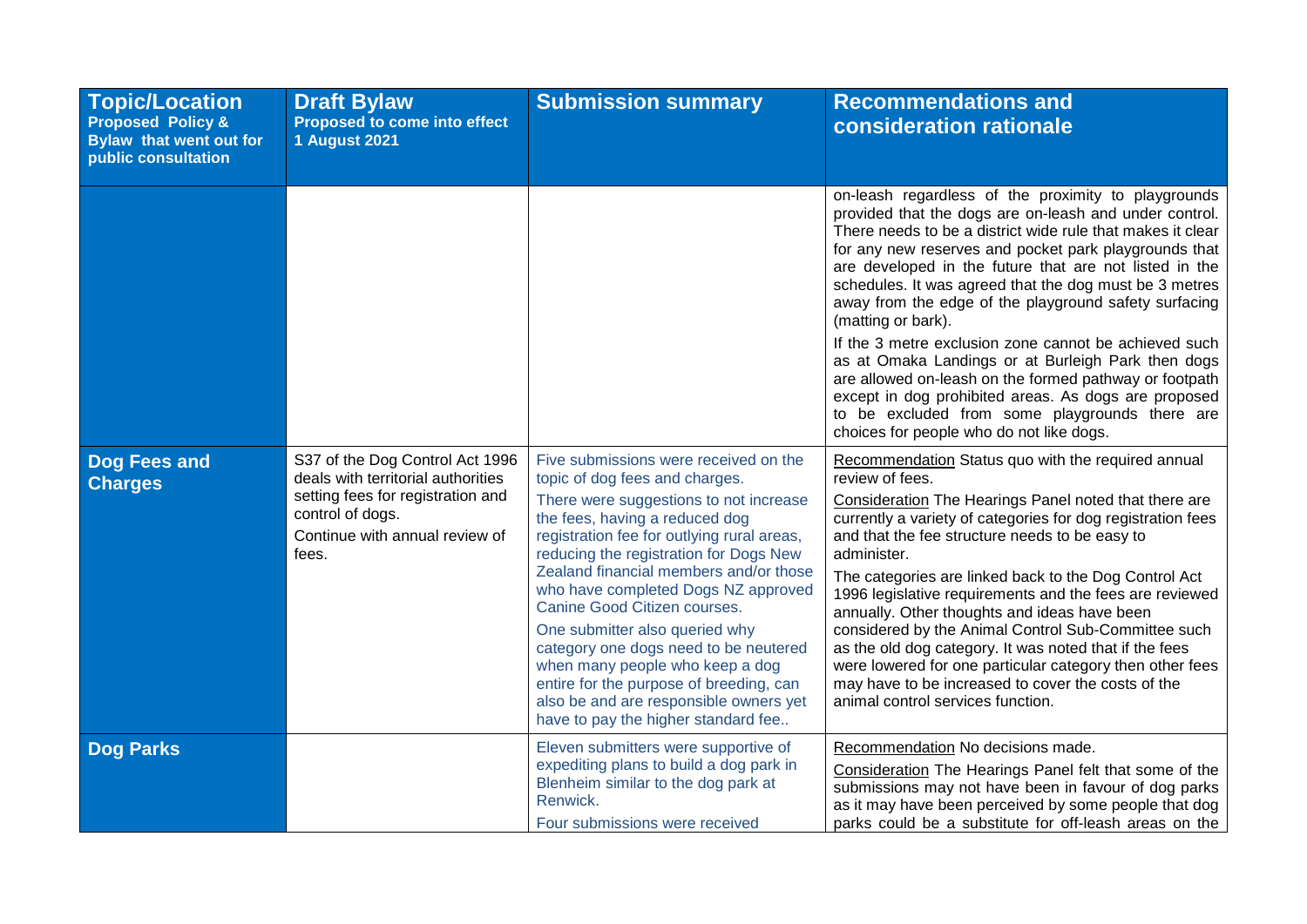| <b>Topic/Location</b><br><b>Proposed Policy &amp;</b><br>Bylaw that went out for<br>public consultation | <b>Draft Bylaw</b><br>Proposed to come into effect<br><b>1 August 2021</b>                                                                   | <b>Submission summary</b>                                                                                                                                                                                                                                                        | <b>Recommendations and</b><br><b>consideration rationale</b>                                                                                                                                                                                                                                                                                                                                                                                                                                                                                                                                                                                                                                                                                                                                                                                                                       |
|---------------------------------------------------------------------------------------------------------|----------------------------------------------------------------------------------------------------------------------------------------------|----------------------------------------------------------------------------------------------------------------------------------------------------------------------------------------------------------------------------------------------------------------------------------|------------------------------------------------------------------------------------------------------------------------------------------------------------------------------------------------------------------------------------------------------------------------------------------------------------------------------------------------------------------------------------------------------------------------------------------------------------------------------------------------------------------------------------------------------------------------------------------------------------------------------------------------------------------------------------------------------------------------------------------------------------------------------------------------------------------------------------------------------------------------------------|
|                                                                                                         |                                                                                                                                              | opposing construction of a dog park in<br>Blenheim.<br>Four submissions were received<br>specifically supporting the construction<br>of a dog park at Waitohi Domain in<br>Picton.<br>One submitter supported the Auckland<br>Street Reserve as a valuable dog<br>exercise area. | <b>Taylor River Reserve.</b><br>It was discussed that the Taylor River is not a dog park<br>as it was referred to in several of the hearing<br>submissions. Dog Parks are considered by the<br>Hearings Panel to be fenced areas for dogs to run,<br>exercise and socialise off-leash. A dog park is<br>considered to have exclusive use for dogs and owners.<br>The Taylor River Reserve is a shared space for the<br>people of Marlborough. No user has greater priority<br>over others.<br>Site visits were made to potential dog park sites at<br>Waitohi Domain in Picton on 9 December 2020 and<br>also at the end of Wither Road in Blenheim on 25<br>November 2020. The Hearings Panel considered<br>following up on future dog parks for both Picton and<br>Blenheim should be referred to the Animal Control Sub-<br>Committee once the bylaw review has been completed. |
| <b>Education</b>                                                                                        |                                                                                                                                              | One submission was received<br>supporting the continuation of providing<br>education and training.                                                                                                                                                                               | Recommendation No decisions made.<br>Consideration The Hearings Panel recommended that<br>the education that is provided for under the Animal<br>Control Contract does need to be highlighted for<br>example Clued Up Kids, attendance at public events<br>and the educational sessions undertaken at preschools,<br>schools and businesses.<br>During the hearings Annie MacDonald indicated that<br>she would be able to assist in bringing the various<br>parties together and suggested that a public event<br>would be a potential opportunity for further education.                                                                                                                                                                                                                                                                                                         |
| <b>Endeavour Park</b><br>Dogs are prohibited.                                                           | Dogs are prohibited from<br>Endeavour Park.<br>Note: dogs are allowed on-leash<br>on the Joseph Sullivan Drive<br>footpath to access various | One submitter suggested that there<br>needs to be improvement to existing<br>signs at Endeavour Park, more<br>enforcement, no parking at upper<br>carpark for dogs to run around carpark                                                                                         | Recommendation Status quo that dogs should be<br>prohibited from Endeavour Park. Note that dogs are<br>allowed on-leash on the Joseph Sullivan Drive footpath<br>to access various tracks.<br>Consideration Site visit undertaken 9 December 2020.                                                                                                                                                                                                                                                                                                                                                                                                                                                                                                                                                                                                                                 |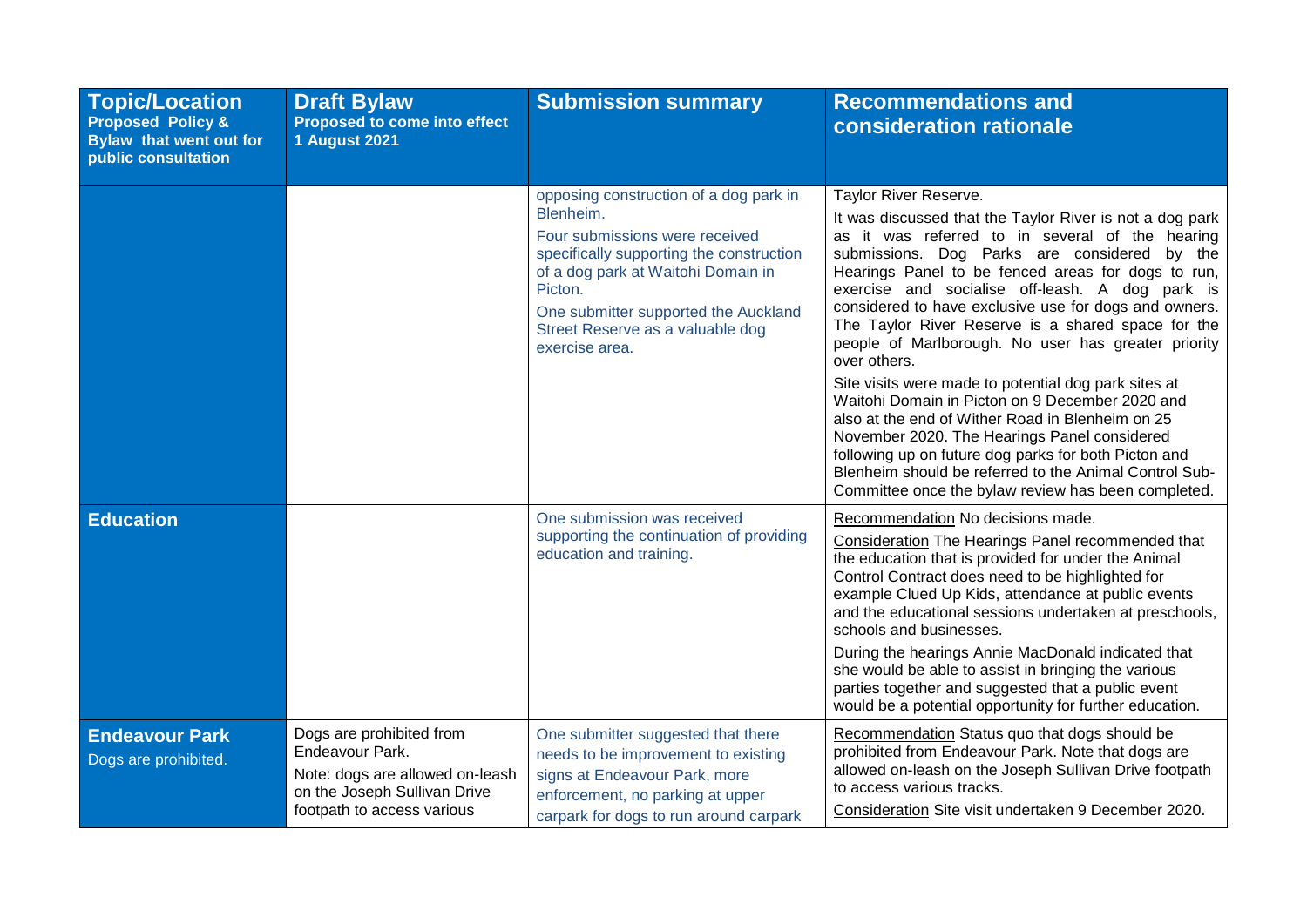| <b>Topic/Location</b><br><b>Proposed Policy &amp;</b><br><b>Bylaw that went out for</b><br>public consultation                           | <b>Draft Bylaw</b><br>Proposed to come into effect<br><b>1 August 2021</b>   | <b>Submission summary</b>                                                                                                                                                                                                                                                                                                                          | <b>Recommendations and</b><br>consideration rationale                                                                                                                                                                                                                                                                                                                                                                                                                                                                                                                                                                                                                                                                                                                                                                                                                                                               |
|------------------------------------------------------------------------------------------------------------------------------------------|------------------------------------------------------------------------------|----------------------------------------------------------------------------------------------------------------------------------------------------------------------------------------------------------------------------------------------------------------------------------------------------------------------------------------------------|---------------------------------------------------------------------------------------------------------------------------------------------------------------------------------------------------------------------------------------------------------------------------------------------------------------------------------------------------------------------------------------------------------------------------------------------------------------------------------------------------------------------------------------------------------------------------------------------------------------------------------------------------------------------------------------------------------------------------------------------------------------------------------------------------------------------------------------------------------------------------------------------------------------------|
|                                                                                                                                          | tracks.                                                                      | and onto the park, and an all-weather<br>track alongside Endeavour Park on the<br>Endeavour Heights Reserve side.                                                                                                                                                                                                                                  | The Hearings Panel supported prohibiting dogs<br>because of the sports grounds.<br>The Hearings Panel discussed that Joseph Sullivan<br>Drive has been established since the previous bylaw<br>was reviewed and it is confusing that the fencing is in<br>between the road and the footpath. The Hearings Panel<br>considered that specific note needs to be made that<br>dogs are allowed on-leash on Joseph Sullivan Drive<br>footpath and that clear signage is needed.                                                                                                                                                                                                                                                                                                                                                                                                                                          |
| <b>Endeavour Heights</b><br><b>Reserve/Endeavour</b><br><b>Stream/Huia/Ranui</b><br><b>Street Walkway</b><br>Dogs are allowed off-leash. | Dogs allowed off-leash.                                                      | One submission received commenting<br>that on the proposal to remain as an off-<br>leash area noting that it is potentially<br>more hazardous being a shared<br>pathway and as there is a paddock that<br>often has horses in it.<br>Another submitter suggested Endeavour<br>Heights Reserve should change from<br>dog off-leash to dog on-leash. | Recommendation Status quo to keep dogs off-leash<br>Consideration The Hearings Panel felt it was logical to<br>keep this as an on off-leash area and noted that this<br>could link in with having dogs off-leash on the lower<br>track. Nevertheless, it was noted that dogs must be<br>under control at all times.<br>The terminology of the lower track on Victoria Domain<br>was discussed and it was noted that this needs to<br>reflect the tracks names as detailed in the Draft<br>Reserves Management Plan for Victoria Domain<br>Reserves and also be consistent with the signage that<br>is already there.<br>The Hearings Panel discussed having one off-leash<br>track that is the lower track in Victoria Domain closest<br>the town side and recognised that dogs need to be on-<br>leash for the rest of the Victoria Domain for ecological<br>reasons and prohibited from the mountain bike tracks. |
| <b>Esson's Valley and</b><br><b>Tirohanga Tracks</b><br>Dogs allowed on-leash.                                                           | Dogs are allowed off-leash on<br>the Esson's Valley and<br>Tirohanga Tracks. | Sixteen submitters opposed changing<br><b>Essons Valley and Tirohanga tracks</b><br>from dog off-leash to dog on-leash<br>areas.                                                                                                                                                                                                                   | Recommendation Status quo for dogs to be allowed off-<br>leash.<br>Consideration Site visit undertaken to the track<br>entrances 9 December 2020.<br>The Hearings Panel's thinking was to keep the Esson's<br>Valley and Tirohanga Tracks off-leash because of the<br>submissions received and that these are shady areas                                                                                                                                                                                                                                                                                                                                                                                                                                                                                                                                                                                           |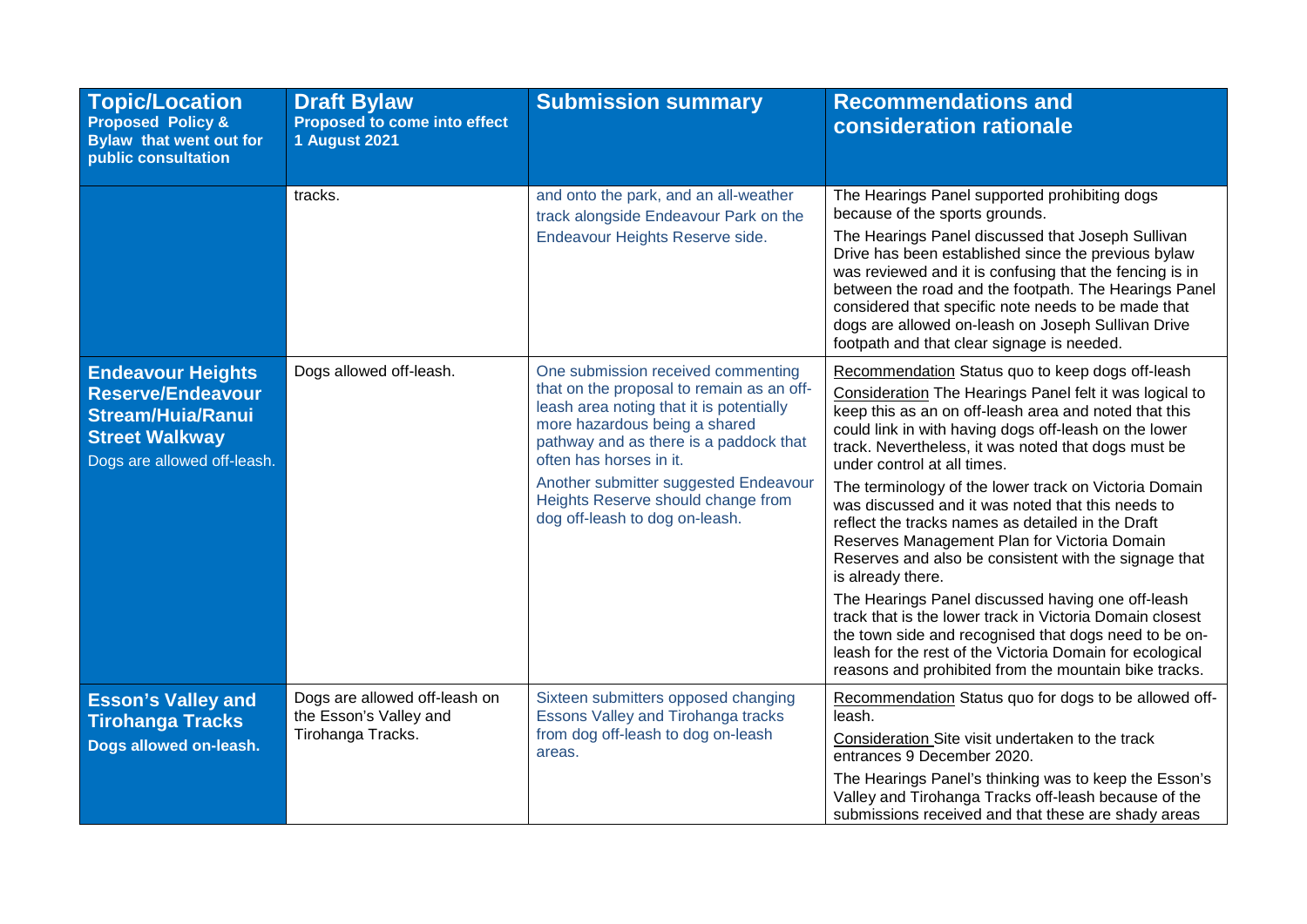| <b>Topic/Location</b><br><b>Proposed Policy &amp;</b><br>Bylaw that went out for<br>public consultation | <b>Draft Bylaw</b><br>Proposed to come into effect<br><b>1 August 2021</b> | <b>Submission summary</b>                                                                                              | <b>Recommendations and</b><br>consideration rationale                                                                                                                                                                                                                                                                                                                                                                                                                                                                                                                                                                                                                                                                                                                                                                                                              |
|---------------------------------------------------------------------------------------------------------|----------------------------------------------------------------------------|------------------------------------------------------------------------------------------------------------------------|--------------------------------------------------------------------------------------------------------------------------------------------------------------------------------------------------------------------------------------------------------------------------------------------------------------------------------------------------------------------------------------------------------------------------------------------------------------------------------------------------------------------------------------------------------------------------------------------------------------------------------------------------------------------------------------------------------------------------------------------------------------------------------------------------------------------------------------------------------------------|
|                                                                                                         |                                                                            |                                                                                                                        | where dogs can exercise when it is hot. This is also one<br>of the few hilly public places in the district where dogs<br>can be walked off-leash.                                                                                                                                                                                                                                                                                                                                                                                                                                                                                                                                                                                                                                                                                                                  |
|                                                                                                         |                                                                            |                                                                                                                        | The Hearings Panel recognised that people treat the<br>district as their playground and was surprised to learn<br>that people from Blenheim specifically bring their dogs<br>to these tracks. Reference will need to be made back to<br>the relevant submissions.                                                                                                                                                                                                                                                                                                                                                                                                                                                                                                                                                                                                  |
|                                                                                                         |                                                                            |                                                                                                                        | During the cruise ship season there is high usage by<br>locals and these areas provide options for dog off-leash<br>access. It was noted that there is parking at Esson's<br>Valley.                                                                                                                                                                                                                                                                                                                                                                                                                                                                                                                                                                                                                                                                               |
| <b>Ferry Bridge Picnic</b><br><b>Area</b><br>Dogs are allowed on-leash.                                 | Dogs are allowed on-leash at<br>the Ferry Bridge Picnic Area.              | One submission received which<br>recommended extending the dog on-<br>leash area to include the whole project<br>area. | Recommendation Allow dogs on-leash.<br>Consideration The Hearings Panel were supportive of<br>allowing dogs on-leash to extend to the whole project<br>area which is currently being undertaken as part of the<br>Small Townships project work.                                                                                                                                                                                                                                                                                                                                                                                                                                                                                                                                                                                                                    |
| <b>French Pass</b>                                                                                      |                                                                            | One submission received which wanted<br>French Pass to be included as a dog on-<br>leash area.                         | Decision No decision made.<br>Consideration The key concern raised by the submitter<br>was around the need for clear signage about dogs<br>being on-leash and in French Pass.<br>The Hearings Panel felt it would be useful to invite Dave<br>Hayes from the Department of Conservation (DOC) to<br>talk to the Animal Control Sub-Committee to help clarify<br>signage in the bays. It is technically a full on-leash area<br>and the proposed bylaw does take care of it.<br>The Hearings Panel referred to the DOC website which<br>does have a process in place for dog access on<br>conservation land and permits may be sought from the<br>local DOC office. Animal Control is included on the<br>DOC website. It was recommended by the Hearings<br>Panel that Council should have a joint working<br>relationship with DOC which could include discussions |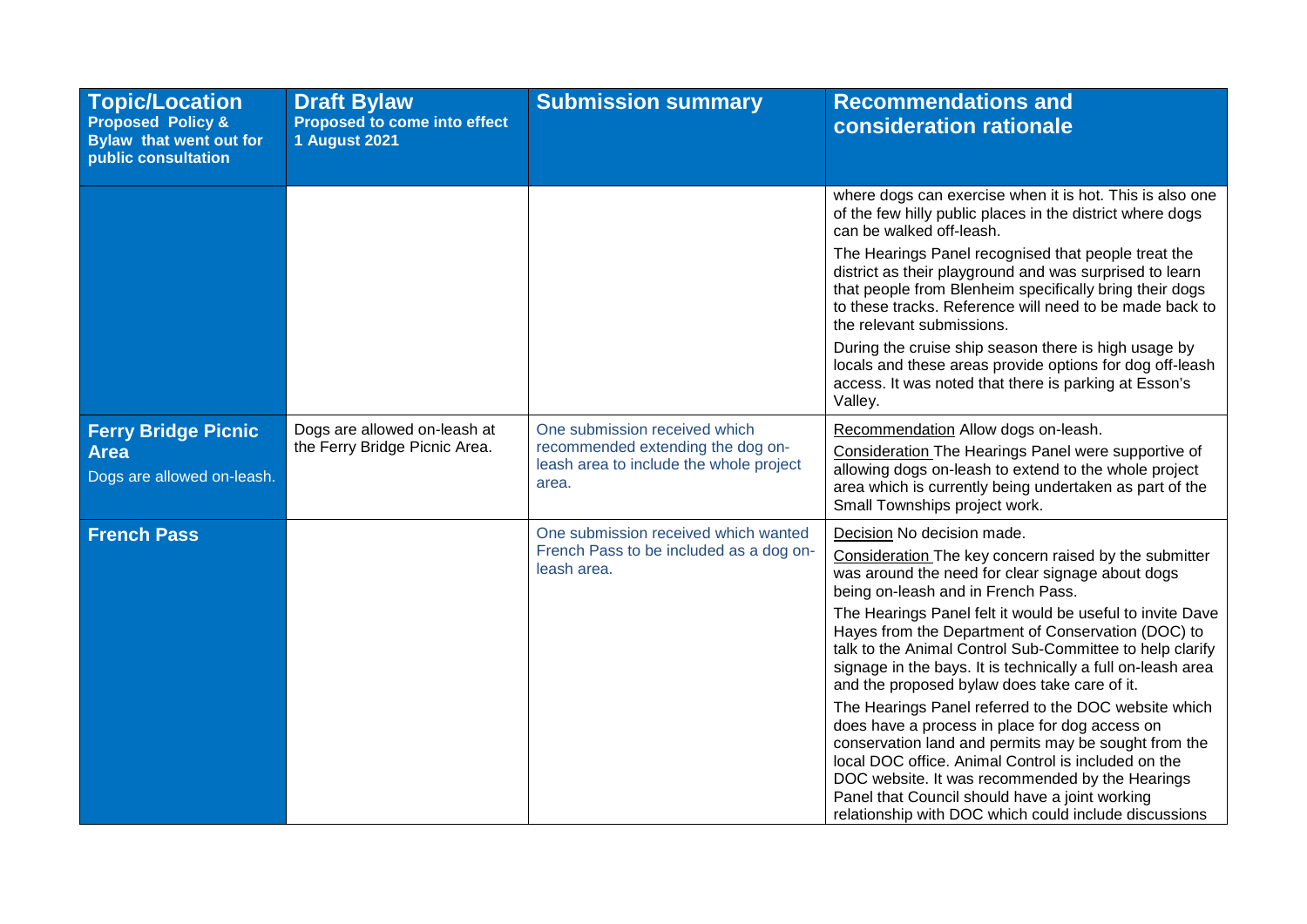| <b>Topic/Location</b><br><b>Proposed Policy &amp;</b><br><b>Bylaw that went out for</b><br>public consultation                                           | <b>Draft Bylaw</b><br>Proposed to come into effect<br><b>1 August 2021</b>                                                                                                                                                                                                                                                                                                                                                                                                              | <b>Submission summary</b>                                                                                                                                                                                                                                                                                                                                     | <b>Recommendations and</b><br>consideration rationale                                                                                                                                                                                                                                                                                                                                                                                                                                                                                                                                                                                                                                                                                                                                                            |
|----------------------------------------------------------------------------------------------------------------------------------------------------------|-----------------------------------------------------------------------------------------------------------------------------------------------------------------------------------------------------------------------------------------------------------------------------------------------------------------------------------------------------------------------------------------------------------------------------------------------------------------------------------------|---------------------------------------------------------------------------------------------------------------------------------------------------------------------------------------------------------------------------------------------------------------------------------------------------------------------------------------------------------------|------------------------------------------------------------------------------------------------------------------------------------------------------------------------------------------------------------------------------------------------------------------------------------------------------------------------------------------------------------------------------------------------------------------------------------------------------------------------------------------------------------------------------------------------------------------------------------------------------------------------------------------------------------------------------------------------------------------------------------------------------------------------------------------------------------------|
|                                                                                                                                                          |                                                                                                                                                                                                                                                                                                                                                                                                                                                                                         |                                                                                                                                                                                                                                                                                                                                                               | around reporting and signage.                                                                                                                                                                                                                                                                                                                                                                                                                                                                                                                                                                                                                                                                                                                                                                                    |
| <b>Grovetown Lagoon</b><br>Dogs are allowed on-leash.                                                                                                    | Dogs on-leash at the Grovetown<br>Lagoon.                                                                                                                                                                                                                                                                                                                                                                                                                                               | One submission received supporting the<br>proposal to have dogs on-leash at the<br>Grovetown Lagoon for the protection of<br>native birds nesting in the area.                                                                                                                                                                                                | Recommendation Support proposal to have dogs on-<br>leash at the Grovetown Lagoon.<br>Consideration This is a new area and the Hearings<br>Panel agreed with the submitter and proposal to have<br>dogs on-leash. The growing ecological importance of<br>the Grovetown Lagoon area was noted.                                                                                                                                                                                                                                                                                                                                                                                                                                                                                                                   |
| <b>Harling Park</b><br>Dogs are prohibited from<br>the fenced Japanese<br>Garden.<br>Note: dogs are allowed off-<br>leash in the balance of the<br>park. | Dogs are prohibited from the<br>fenced Japanese Garden.<br>Dogs are allowed off-leash in<br>the balance of the park.                                                                                                                                                                                                                                                                                                                                                                    | One submission was received to make<br>Harling Park off-leash.                                                                                                                                                                                                                                                                                                | Recommendation Status Quo dogs are prohibited from<br>the fenced Japanese Garden area and dogs are<br>allowed off-leash in the balance of the park.<br>Consideration Site visit undertaken 25 November 2020.<br>The Hearings Panel noted that dogs are prohibited from<br>the fenced Japanese garden area for cultural reasons.<br>The issue of a lack of bin, bags and signage was<br>raised.                                                                                                                                                                                                                                                                                                                                                                                                                   |
| <b>Non-Walkers</b><br><b>Exercising Dogs</b><br>Proposed bylaw was<br>restricted to cyclists.                                                            | Any person on a bicycle, electric<br>bike, non-motorised scooter, a<br>mobility scooter or any other<br>self-propelled, electric or<br>motorized transport whilst<br>exercising a dog must:<br>Keep the dog under control<br>$\bullet$<br>at all times; and<br>At all times carry on their<br>$\bullet$<br>person bag(s) to immediately<br>remove dog faeces;<br>At all times carry a leash<br>$\bullet$<br>with them; and<br>• At all times in any public<br>place including roads the | Five submissions were received on the<br>topic of cyclists exercising dogs; one<br>was supportive and noted that when<br>dogs are trying to keep up with their<br>owners they are at their happiest and<br>the other four submissions noted<br>concerns about the practice that cyclists<br>don't pick up after their dogs and welfare<br>or safety concerns. | Recommendation The Hearing Panel were satisfied<br>with the requirements detailed in the proposed bylaw for<br>cyclists exercising dogs and how this has been<br>articulated but did want this to be broadened to include<br>mobility scooters and other forms of transport such as<br>e-bikes and scooters.<br>Consideration The Hearings Panel considered that the<br>proposed bylaw includes personal responsibility to keep<br>dogs under control, immediately remove any dog<br>fouling and carry a leash at all times. It was discussed<br>that it could be expanded further to include any person<br>on a mobility scooter, ebike and various forms of<br>scooters whilst exercising a dog must also to keep dogs<br>under control, immediately remove any dog fouling and<br>carry a leash at all times. |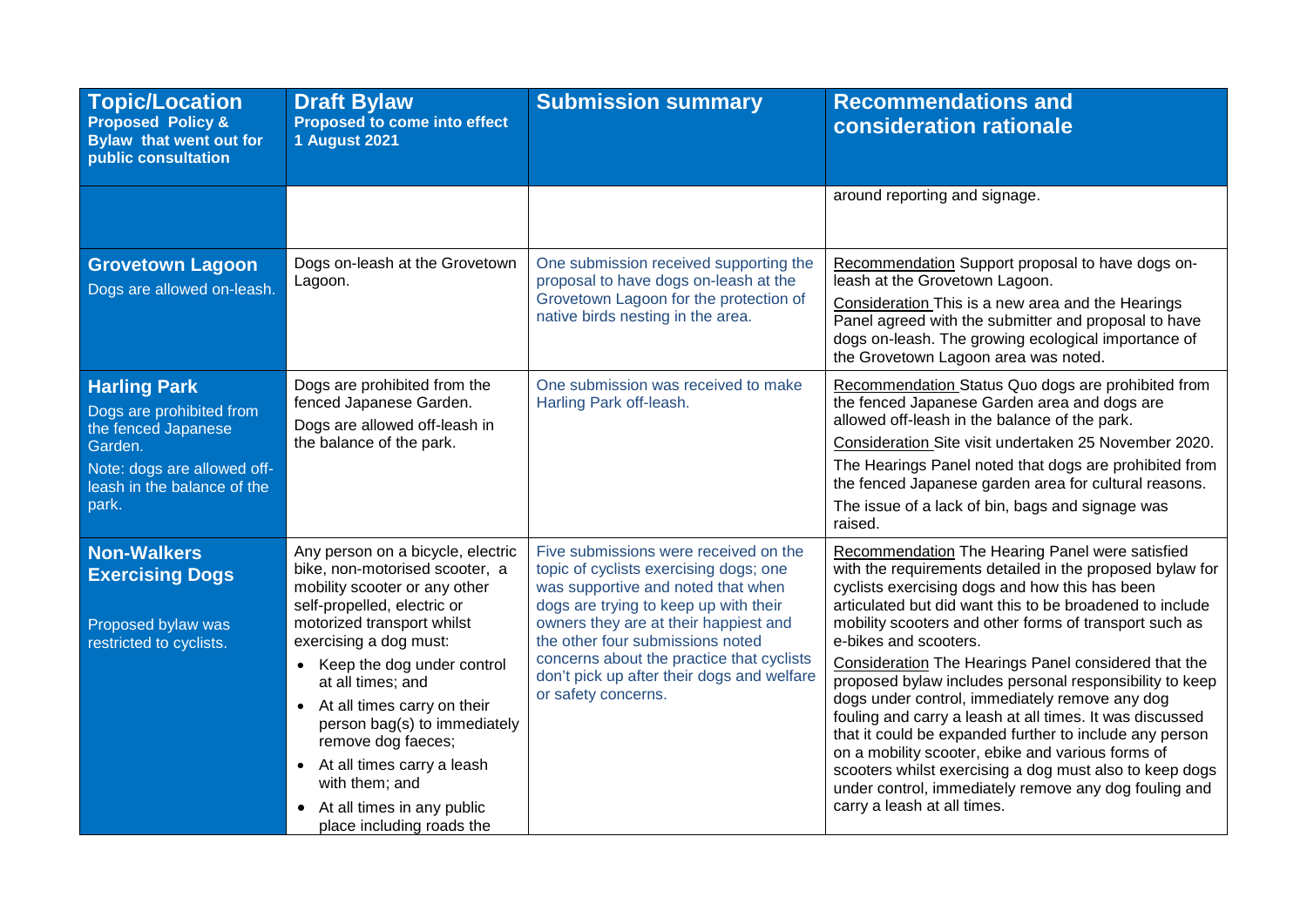| <b>Topic/Location</b><br><b>Proposed Policy &amp;</b><br><b>Bylaw that went out for</b><br>public consultation | <b>Draft Bylaw</b><br>Proposed to come into effect<br><b>1 August 2021</b>                                                                                       | <b>Submission summary</b>                                                                                                                                                                                 | <b>Recommendations and</b><br>consideration rationale                                                                                                                                                                                                                                                                                                                                                             |
|----------------------------------------------------------------------------------------------------------------|------------------------------------------------------------------------------------------------------------------------------------------------------------------|-----------------------------------------------------------------------------------------------------------------------------------------------------------------------------------------------------------|-------------------------------------------------------------------------------------------------------------------------------------------------------------------------------------------------------------------------------------------------------------------------------------------------------------------------------------------------------------------------------------------------------------------|
|                                                                                                                | dog must be on-leash except<br>in off-leash Areas and<br>comply with Dog Prohibited<br>Area requirements.                                                        |                                                                                                                                                                                                           | To cover the issue raised by several submitters about<br>animal welfare with cyclists exercising dogs this is<br>outside the scope of this bylaw review process. Any<br>animal welfare concerns should be referred to the<br>SPCA to investigate.                                                                                                                                                                 |
| Marlborough<br><b>Equestrian Park</b><br>Dogs are prohibited.                                                  | Dogs allowed on-leash at the<br>Marlborough Equestrian Park.                                                                                                     | One submission was received to<br>suggesting making the Marlborough<br>Equestrian Park a dog on-leash area.                                                                                               | Recommendation To have dogs on-leash at the<br>Marlborough Equestrian Park.<br>Consideration This is a new area which has been<br>developed since the last bylaw review. The Hearings<br>Panel agreed with the submitter to have dogs on-leash<br>to reflect practices already in place. There is already<br>clear signage at the entrance to the Marlborough<br>Equestrian Park to keep dogs on a lead.          |
| <b>Marshall Place</b><br><b>Reserve</b>                                                                        |                                                                                                                                                                  | One submission was received<br>suggesting that it would be very useful<br>to have a dog poo bin at either end of<br>Marshall Place Reserve - either at<br>Marshall Place or the Boathouse<br>Theatre end. | Recommendation No decision but the suggestion for a<br>bin to be placed at either end of Marshall Place<br>Reserve was noted and will be referred to the Parks<br>and Open spaces Section at Council.                                                                                                                                                                                                             |
| <b>McKendry Park</b><br>Dogs are allowed on-leash.                                                             | Dogs are allowed on-leash at<br>McKendry Park.                                                                                                                   | One submission was received<br>suggesting that McKendry Park should<br>be a dog off-leash area.                                                                                                           | Recommendation To have dogs on-leash at McKendry<br>Park.<br>Consideration There was one submitter that wanted to<br>have dogs off-leash at McKendry Park however the<br>Hearings Panel felt that there were better places to<br>have dogs off-leash. The main concern raised by the<br>Hearings Panel was that Murphys Creek is on one side<br>which does have ducks and the area is used by school<br>children. |
| <b>Memorial Park</b><br><b>Entrance</b><br>Dogs are prohibited.                                                | Dogs are prohibited from the<br>grassed areas in the Memorial<br>Park Entrance way and allowed<br>dogs on-leash on the formed<br>pathway. A direct route through | Three submissions were received<br>regarding the Memorial Park and Marina<br>Entrance, Issues were raised about<br>signage, dogs not being on-leash in the<br>marina area and that the Memorial Park      | Recommendation Prohibit dogs from the grassed areas<br>in the Memorial Park Entrance way and allow dogs on-<br>leash on the formed pathway. A direct route through<br>must be taken.<br>Consideration Site visit undertaken 9 December 2020.                                                                                                                                                                      |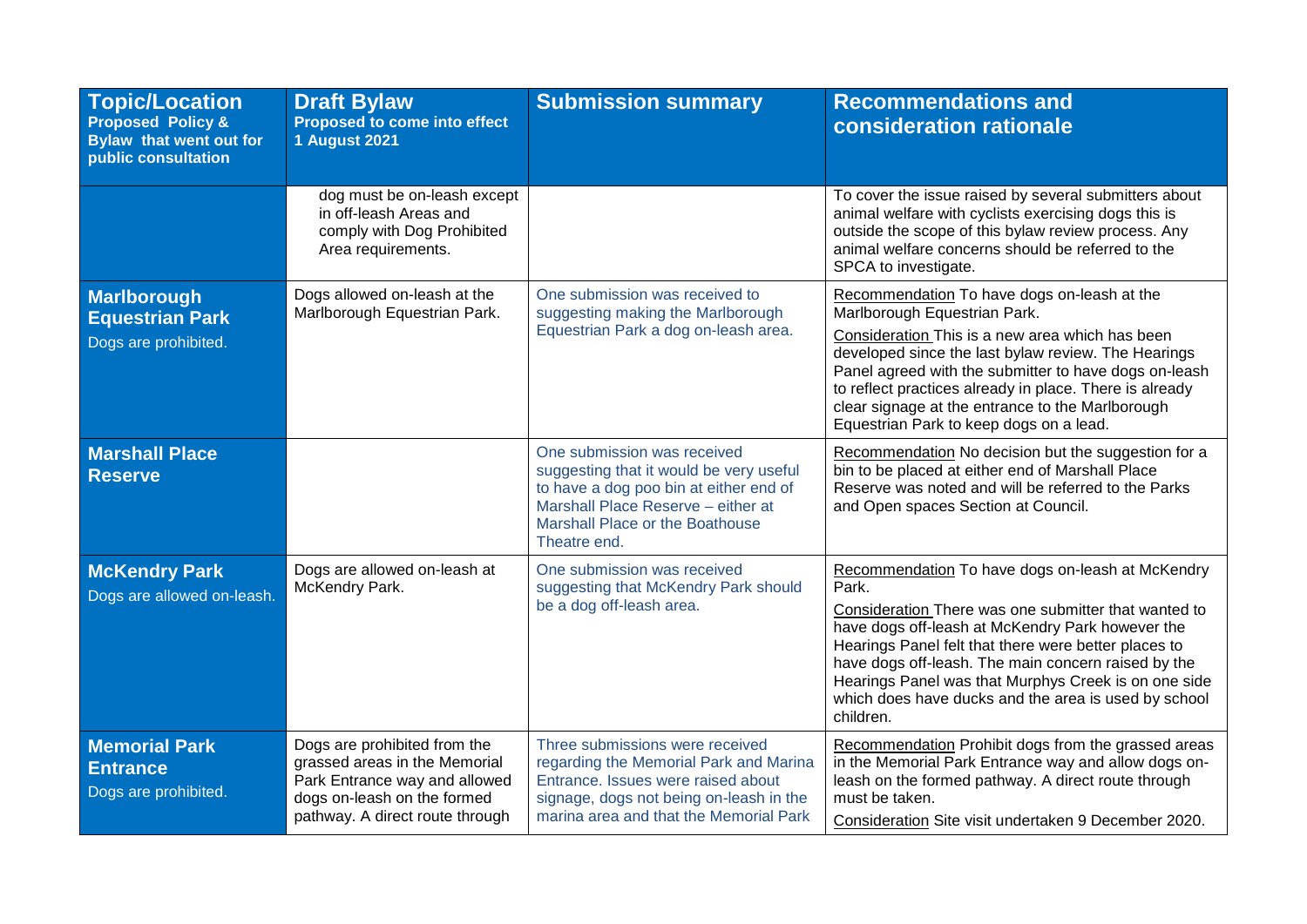| <b>Topic/Location</b><br><b>Proposed Policy &amp;</b><br><b>Bylaw that went out for</b><br>public consultation | <b>Draft Bylaw</b><br><b>Proposed to come into effect</b><br><b>1 August 2021</b>                                                                                                  | <b>Submission summary</b>                                                                                                                                                                        | <b>Recommendations and</b><br>consideration rationale                                                                                                                                                                                                                                                                                                                                                                                                                                                                                                                |
|----------------------------------------------------------------------------------------------------------------|------------------------------------------------------------------------------------------------------------------------------------------------------------------------------------|--------------------------------------------------------------------------------------------------------------------------------------------------------------------------------------------------|----------------------------------------------------------------------------------------------------------------------------------------------------------------------------------------------------------------------------------------------------------------------------------------------------------------------------------------------------------------------------------------------------------------------------------------------------------------------------------------------------------------------------------------------------------------------|
|                                                                                                                | must be taken.                                                                                                                                                                     | is used for car parking in summertime.<br>One submitter specifically supported<br>allowing access for dogs on-leash<br>through the Memorial Park Entrance and<br>another submitter opposed this. | The Hearings Panel noted that the Surrey Street<br>entrance access way to Memorial Park (which is dogs<br>off-leash) is used for emergency services. The hearings<br>Panel wished to allow safe pedestrian access to the<br>reserve on the formed pathway.                                                                                                                                                                                                                                                                                                           |
| <b>Menacing Dogs</b>                                                                                           | S33C, S33E & S33EA of the<br>Dog Control Act 1996 deals with<br>menacing dogs and dogs<br>belonging to breed or type listed<br>in Schedule 4 need to be<br>classified as menacing. | One submission was received opposing<br>that menacing dogs should be muzzled<br>in public spaces purely based on their<br>breed.                                                                 | Muzzling dogs which have been classified as menacing<br>is a legislative requirement in the Dog Control Act 1996<br>and outside the scope of the bylaw and policy review.                                                                                                                                                                                                                                                                                                                                                                                            |
| <b>Microchipping</b>                                                                                           | S36A of the Dog Control Act<br>1996 deals with microchipping<br>requirements.                                                                                                      | One submitter queried why is it<br>compulsory for all dogs to be<br>microchipped as well as being<br>registered and also having to wear a<br>registration tag.                                   | Microchipping dogs is a legislative requirement in the<br>Dog Control Act 1996 and outside the scope of the<br>bylaw and policy review.<br>If dogs are microchipped it is much easier to reunite any<br>lost and found dogs with their owners.                                                                                                                                                                                                                                                                                                                       |
| <b>Motuweka/Havelock</b><br>Pathway<br>Was not included                                                        | Dogs are allowed on-leash for<br>the full length of the<br>Motuweka/Havelock Pathway.                                                                                              | One submission received proposing that<br>dogs should be on-leash.                                                                                                                               | Recommendation To allow dogs on-leash for the full<br>length of the Motuweka/Havelock Pathway.<br>Consideration The Hearings Panel noted that the new<br>Motuweka/Havelock Pathway is under construction and<br>due to be completed in 2021.<br>The Hearing Panel agreed with the submission received<br>that the area of the new Motuweka/Havelock Pathway<br>through the cemetery should be on-leash in keeping<br>with the rest of the pathway. It is understood that the<br>pathway is not in the cemetery itself but through the<br>native bush along the bank. |
| <b>Nelson Square</b><br>Dogs are prohibited.                                                                   | Dogs be allowed on-leash in<br>Nelson Square.                                                                                                                                      | One submission was received which<br>noted that dog walkers are frequently<br>seen at Nelson Square.                                                                                             | Recommendation To allow dogs on-leash in Nelson<br>Square.<br>Consideration Site visit undertaken 9 December 2020.<br>The Hearings Panel considered that Nelson Square<br>could potentially be an on-leash area for dogs. There                                                                                                                                                                                                                                                                                                                                      |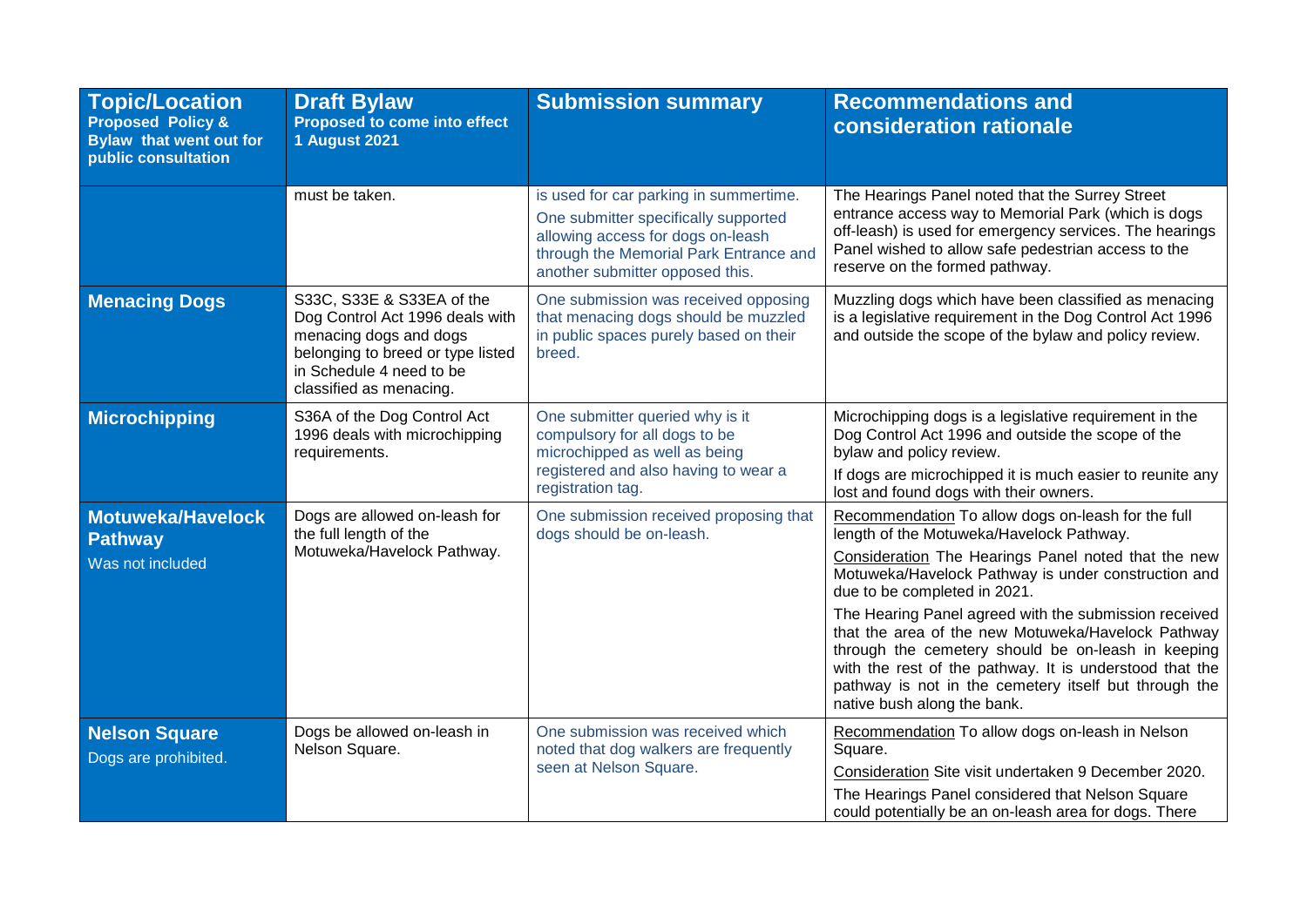| <b>Topic/Location</b><br><b>Proposed Policy &amp;</b><br><b>Bylaw that went out for</b><br>public consultation | <b>Draft Bylaw</b><br>Proposed to come into effect<br><b>1 August 2021</b> | <b>Submission summary</b>                                                                                                                                                                                                                                      | <b>Recommendations and</b><br>consideration rationale                                                                                                                                                                                                                                                                                                                                                          |
|----------------------------------------------------------------------------------------------------------------|----------------------------------------------------------------------------|----------------------------------------------------------------------------------------------------------------------------------------------------------------------------------------------------------------------------------------------------------------|----------------------------------------------------------------------------------------------------------------------------------------------------------------------------------------------------------------------------------------------------------------------------------------------------------------------------------------------------------------------------------------------------------------|
|                                                                                                                |                                                                            |                                                                                                                                                                                                                                                                | are already rubbish bins which would be easy to attach<br>a bag dispenser to; there is updated seating, some new<br>plantings and some shade. The area would not be<br>suitable to be off-leash because of the proximity to the<br>road surrounding it. However it would provide a logical<br>location for ferry traffic to stop.                                                                              |
|                                                                                                                |                                                                            |                                                                                                                                                                                                                                                                | In the past Nelson Square used to be a cricket ground<br>but cricket is no longer being played at this location nor<br>is it used as a sports ground.                                                                                                                                                                                                                                                          |
|                                                                                                                |                                                                            |                                                                                                                                                                                                                                                                | The Hearings Panel felt that it was not appropriate to<br>have dogs off-leash because of traffic safety concerns<br>and because Nelson Square is surrounded by a road.                                                                                                                                                                                                                                         |
|                                                                                                                |                                                                            |                                                                                                                                                                                                                                                                | The Hearings Panel noted that in practise the area is<br>being used despite Auckland Street Reserve being<br>close by. The Hearing Panel considered that having<br>dogs on-leash was an appropriate use of the space.                                                                                                                                                                                          |
| <b>Omaka Landings</b><br>Dogs are prohibited.                                                                  | Dogs are prohibited from Omaka<br>Landings.                                | There was one submission received in<br>opposition to prohibiting dogs from<br><b>Omaka Landings</b>                                                                                                                                                           | Recommendation To prohibit dogs from Omaka<br>Landings.<br>Consideration Site visit undertaken 2 December 2020.                                                                                                                                                                                                                                                                                                |
|                                                                                                                |                                                                            |                                                                                                                                                                                                                                                                | The Hearings Panel agreed that dogs should be<br>prohibited from this space because of the small space<br>containing children's playground equipment and flying<br>fox.                                                                                                                                                                                                                                        |
| <b>Okiwi Bay</b>                                                                                               |                                                                            | One submission was received that they<br>did not understand why dogs had to be<br>on-leash in Okiwi Bay and they<br>suggested that an area for having dogs<br>to exercise off-leash could be in the area<br>behind the houses down by the green<br>waste area. | Recommendation No recommendation made.<br>Consideration The Hearings Panel noted that the issues<br>for Okiwi Bay are similar to French Pass. There is a<br>need for clear signage in Okiwi Bay.<br>The Hearings Panel considered the green waste area<br>was not suitable as an off-leash area due to congestion<br>and lots of vehicle movements.<br>There are a number of options for dog exercise in Okiwi |
|                                                                                                                |                                                                            |                                                                                                                                                                                                                                                                | Bay with Kaimiko Stream Reserve and Ruataniwha<br>Place Reserve both being off-leash areas and Okiwi                                                                                                                                                                                                                                                                                                           |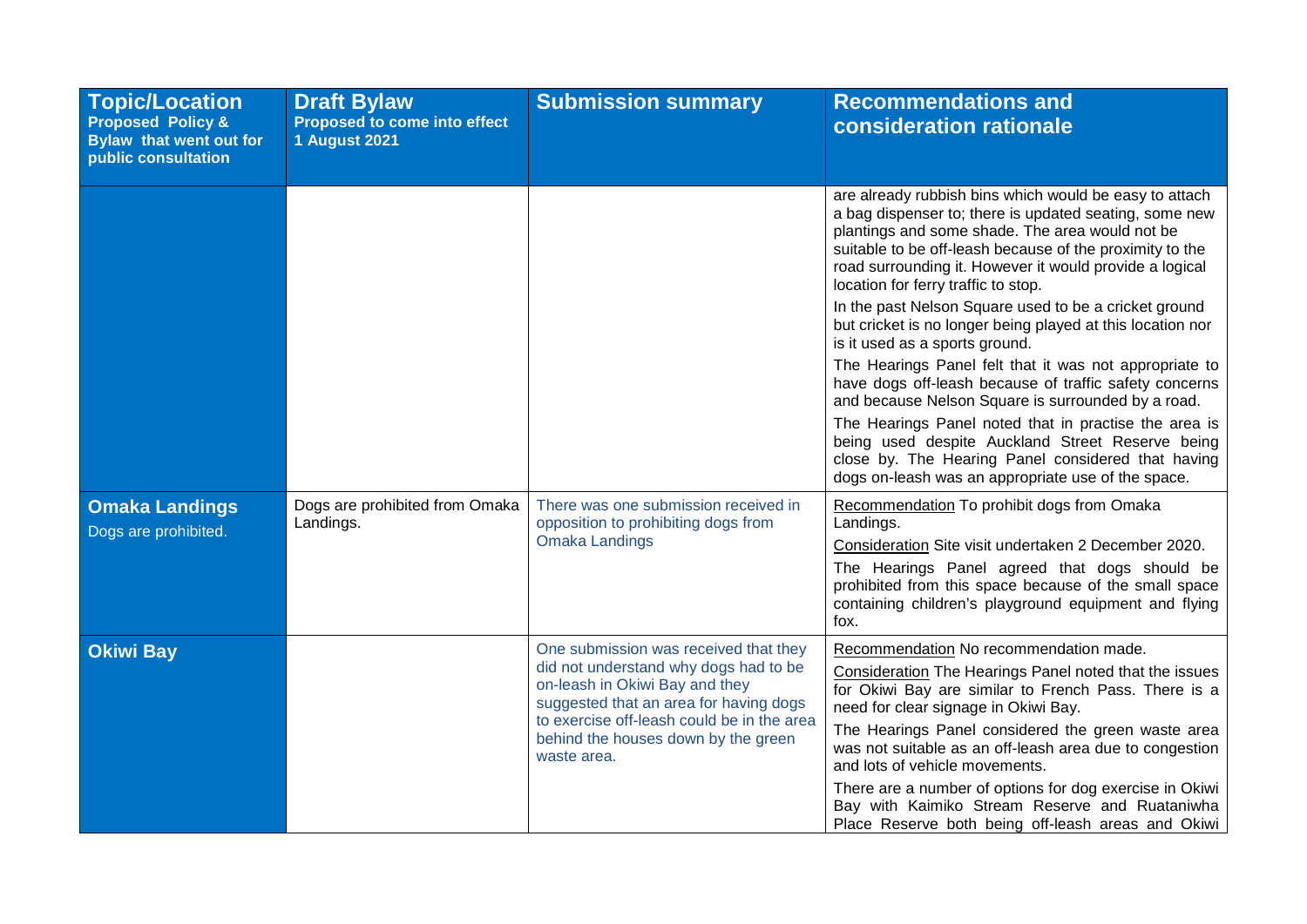| <b>Topic/Location</b><br><b>Proposed Policy &amp;</b><br><b>Bylaw that went out for</b><br>public consultation                              | <b>Draft Bylaw</b><br><b>Proposed to come into effect</b><br><b>1 August 2021</b>                                                                                                       | <b>Submission summary</b>                                                                                                                                                                                                                                                                                                                                                                                                                | <b>Recommendations and</b><br><b>consideration rationale</b>                                                                                                                                                                                                                                                                                                                                                                                                                                                                                                                                                                                                                                                                                                                                                                        |
|---------------------------------------------------------------------------------------------------------------------------------------------|-----------------------------------------------------------------------------------------------------------------------------------------------------------------------------------------|------------------------------------------------------------------------------------------------------------------------------------------------------------------------------------------------------------------------------------------------------------------------------------------------------------------------------------------------------------------------------------------------------------------------------------------|-------------------------------------------------------------------------------------------------------------------------------------------------------------------------------------------------------------------------------------------------------------------------------------------------------------------------------------------------------------------------------------------------------------------------------------------------------------------------------------------------------------------------------------------------------------------------------------------------------------------------------------------------------------------------------------------------------------------------------------------------------------------------------------------------------------------------------------|
|                                                                                                                                             |                                                                                                                                                                                         |                                                                                                                                                                                                                                                                                                                                                                                                                                          | Bay Esplanade Reserves and Tunnicliffe Reserve are<br>on-leash areas.                                                                                                                                                                                                                                                                                                                                                                                                                                                                                                                                                                                                                                                                                                                                                               |
| <b>Picton Central</b><br><b>Business District</b><br>Dogs on-leash town<br><b>Basin and Fisherman's</b><br>Reserve - includes car<br>parks. | Dogs are allowed on-leash in<br>the Picton CBD.                                                                                                                                         | Four Submissions were received<br>supporting the proposal to continue to<br>allow dogs in the Picton Central<br><b>Business District</b>                                                                                                                                                                                                                                                                                                 | Recommendation Status Quo to allow dogs on-leash.<br>Consideration Site visit undertaken 9 December 2020.<br>One dog was seen on-leash.<br>The Hearings Panel's thinking was to keep dogs on-<br>leash as there have been very few issues and on-leash<br>access is required for the multiple access points to<br>jetties and boat launching facilities on London Quay.                                                                                                                                                                                                                                                                                                                                                                                                                                                             |
| <b>Picton Foreshore</b><br>Dogs are prohibited<br>including the car park and<br>the beach adjacent to the<br>Reserve.                       | Dogs are prohibited from the<br>Picton foreshore.<br>Note: dogs are permitted on-<br>leash only to access jetty and<br>boat berthing facilities.                                        | One submission appreciated that<br>prohibiting dogs from the foreshore<br>could alleviate the confusion that many<br>people seem to have over what has /<br>has not been allowed. They did note that<br>this confusion could be avoided with<br>clearer signage.<br>Another submitter opposed prohibiting<br>dogs from the Picton foreshore and was<br>concerned that dogs would not be<br>legally allowed to access water<br>transport. | Recommendation To prohibit dogs from the Picton<br>foreshore.<br>Consideration The Hearings Panel's was satisfied with<br>the proposal to prohibit dogs from the foreshore for<br>avoidance of any doubt.<br>The Hearings Panel considered that there is intense<br>public use and that this is a family picnic area which is<br>consistent with the Draft Policy to restrict access. The<br>open space is also used for events and a number of<br>recreational activities. Picton Foreshore is considered to<br>be one of Picton most precious landscapes as noted in<br>the Picton Foreshore Reserve Management Plan.<br>It was noted that there is an exception with one jetty<br>within the Picton Foreshore area where access needs<br>to be permitted for dogs on-leash to access the jetty<br>and boat launching facilities. |
| <b>Pollard Park,</b><br><b>Churchill Glade and</b><br><b>Waterlea Gardens</b><br>Dogs are prohibited.                                       | Dogs are prohibited from the<br>Baden Powell corner grassed<br>area, BBQ picnic areas and the<br>children's playground.<br>Dogs are allowed on-leash on<br>the balance of Pollard Park, | Four submissions were received<br>supporting the proposal to prohibit dogs<br>in Pollard Park.<br>100 submissions were received in<br>opposition to the proposal to prohibit<br>dogs in Pollard Park. Submitters                                                                                                                                                                                                                         | Recommendation Status quo to allow dogs on-leash in<br>Pollard Park, Churchill Glade and Waterlea Gardens<br>and prohibit dogs from the Blenheim golf course. Agree<br>to prohibit dogs in the Baden Powell corner to exclude<br>dogs around the grassed area, children's playground<br>and BBQ picnic area.                                                                                                                                                                                                                                                                                                                                                                                                                                                                                                                        |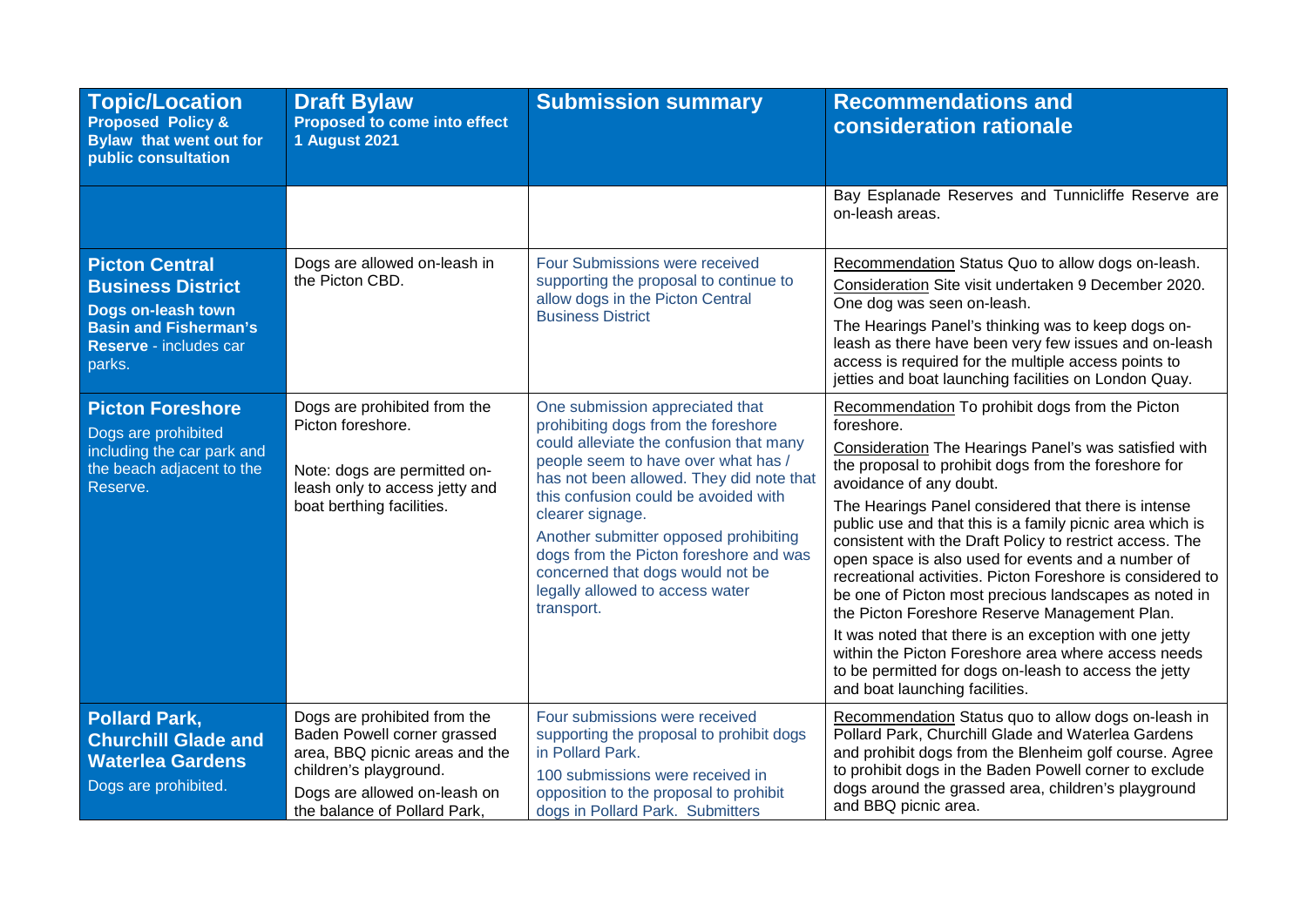| <b>Topic/Location</b><br><b>Proposed Policy &amp;</b><br><b>Bylaw that went out for</b><br>public consultation | <b>Draft Bylaw</b><br><b>Proposed to come into effect</b><br><b>1 August 2021</b> | <b>Submission summary</b>                                                                                                                                                                                                                                                                                                                                                                     | <b>Recommendations and</b><br>consideration rationale                                                                                                                                                                                                                                                                                                                                                                                                                                                                                                                                                                                                                                                                                                                                                                                                                                                                                                                                                                                                                                                                                                                                                                                                                                                                                                                                                                                                                                                                                                                                                                                               |
|----------------------------------------------------------------------------------------------------------------|-----------------------------------------------------------------------------------|-----------------------------------------------------------------------------------------------------------------------------------------------------------------------------------------------------------------------------------------------------------------------------------------------------------------------------------------------------------------------------------------------|-----------------------------------------------------------------------------------------------------------------------------------------------------------------------------------------------------------------------------------------------------------------------------------------------------------------------------------------------------------------------------------------------------------------------------------------------------------------------------------------------------------------------------------------------------------------------------------------------------------------------------------------------------------------------------------------------------------------------------------------------------------------------------------------------------------------------------------------------------------------------------------------------------------------------------------------------------------------------------------------------------------------------------------------------------------------------------------------------------------------------------------------------------------------------------------------------------------------------------------------------------------------------------------------------------------------------------------------------------------------------------------------------------------------------------------------------------------------------------------------------------------------------------------------------------------------------------------------------------------------------------------------------------|
|                                                                                                                | Churchill Glade and Waterlea<br>Gardens.                                          | opposing the proposal for dogs to be<br>prohibited in Pollard Park indicated that<br>the status quo should allow dogs on-<br>leash. Concerns were expressed that<br>many elderly people with dogs that like<br>to walk through the park cannot drive. A<br>number of submitters noted that in the<br>hot summer months the shade in Pollard<br>Park is a haven for dogs and their<br>walkers. | Consideration Site visits undertaken 25 November and<br>2 December 2020.<br>The Hearing Panel acknowledged the shade in the park<br>and the accessibility of the park for the elderly and<br>those that live close to the park. Having dogs on-leash<br>does minimise the potential for conflict with other dogs,<br>park walkers and children.<br>As Pollard Park is a premiere park it was considered<br>appropriate to prohibit dogs from the playground area to<br>create some dog free playground spaces. The Baden<br>Powell corner grassed area is a family picnic area,<br>schools go there and ladies do Tai Chi etc This fits with<br>the policy provisions to minimise the danger, distress<br>and nuisance to the community and to have unimpeded<br>access to public places that are frequented by children,<br>and to also use public amenities without fear of attack<br>or intimidation of dogs.<br>The Hearings Panel gave particular consideration to<br>Churchill Glade. It was noted that some informal sports<br>are played there and it is also a public event space. The<br>Hearings Panel felt that the informal nature and<br>irregularity did not necessitate the need to prohibit<br>dogs.<br>The Hearings Panel's view that the prohibition of dogs<br>from the Blenheim Golf Course at Pollard Park is in line<br>with the general position that dogs should be prohibited<br>from sports fields.<br>It was noted that submitters commented on the lack of<br>signage and need for clarity of signage.<br>The Hearing Panel felt that Council does need the<br>ability to exclude dogs when there are large events on. |
|                                                                                                                |                                                                                   |                                                                                                                                                                                                                                                                                                                                                                                               | To manage this, the Hearing Panel decided to include<br>provision to enable temporary changes to dog access<br>similar to provision in the Auckland City Council Policy                                                                                                                                                                                                                                                                                                                                                                                                                                                                                                                                                                                                                                                                                                                                                                                                                                                                                                                                                                                                                                                                                                                                                                                                                                                                                                                                                                                                                                                                             |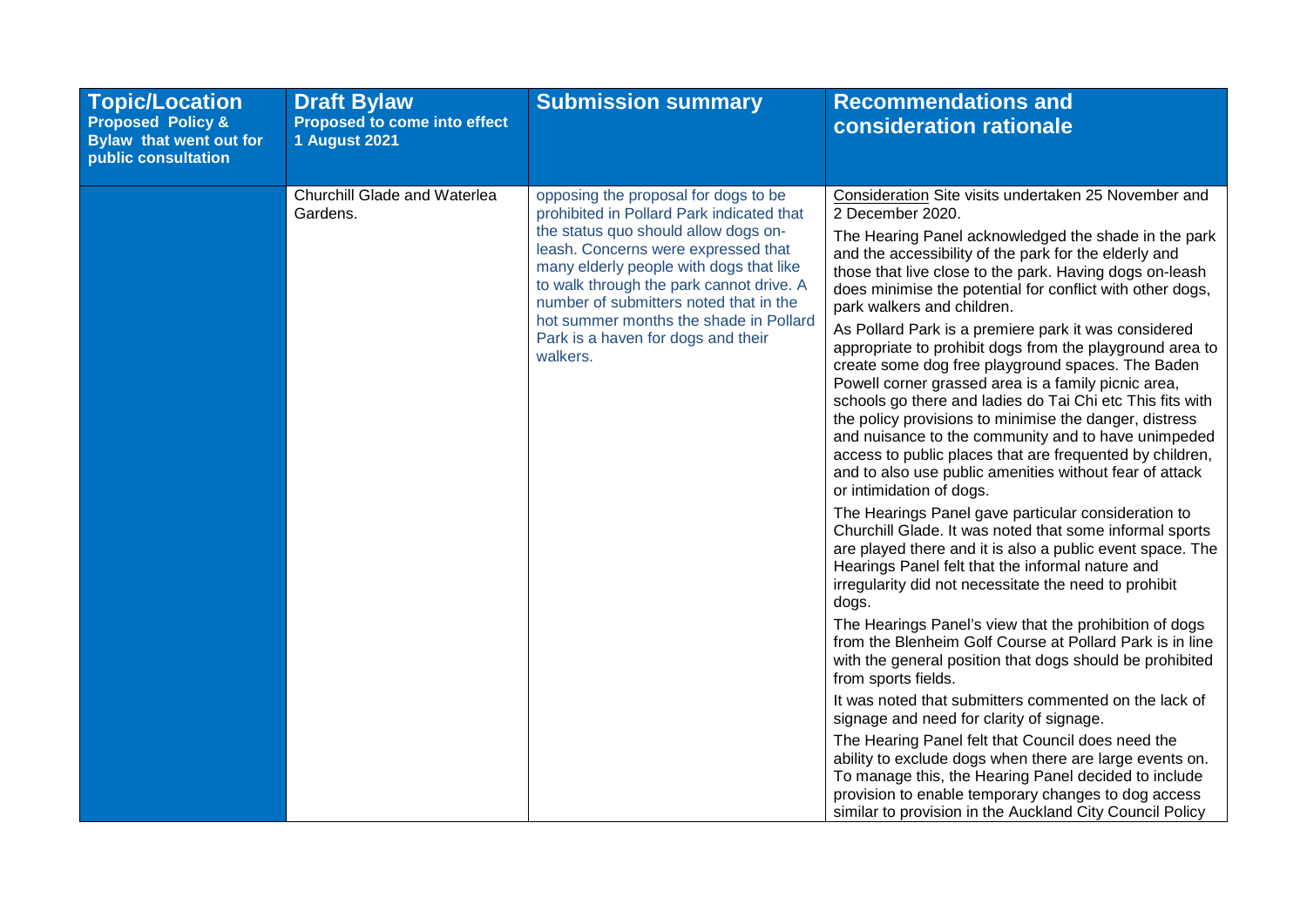| <b>Topic/Location</b><br><b>Proposed Policy &amp;</b><br><b>Bylaw that went out for</b><br>public consultation                                                                                                                  | <b>Draft Bylaw</b><br><b>Proposed to come into effect</b><br><b>1 August 2021</b>                                                                                                                                                                                        | <b>Submission summary</b>                                                                                                                            | <b>Recommendations and</b><br>consideration rationale                                                                                                                                                                                                                                                                                                                                                                                                                                                                                                                                                                                                                                                                                                                                                                                                                                                               |
|---------------------------------------------------------------------------------------------------------------------------------------------------------------------------------------------------------------------------------|--------------------------------------------------------------------------------------------------------------------------------------------------------------------------------------------------------------------------------------------------------------------------|------------------------------------------------------------------------------------------------------------------------------------------------------|---------------------------------------------------------------------------------------------------------------------------------------------------------------------------------------------------------------------------------------------------------------------------------------------------------------------------------------------------------------------------------------------------------------------------------------------------------------------------------------------------------------------------------------------------------------------------------------------------------------------------------------------------------------------------------------------------------------------------------------------------------------------------------------------------------------------------------------------------------------------------------------------------------------------|
|                                                                                                                                                                                                                                 |                                                                                                                                                                                                                                                                          |                                                                                                                                                      | on Dogs 2019.                                                                                                                                                                                                                                                                                                                                                                                                                                                                                                                                                                                                                                                                                                                                                                                                                                                                                                       |
| <b>Pound</b>                                                                                                                                                                                                                    | S67 of the Dog Control Act 1996<br>deals with provision of pound<br>facilities.                                                                                                                                                                                          | There was one submission received<br>suggesting that the location of the<br>Pound is not suitable and should be<br>moved for animal welfare reasons. | Recommendation Status Quo.<br>Consideration The Hearings Panel noted that the Dog<br>Control Act 1996 requirement in section 67 is that every<br>territorial authority shall make provision for the proper<br>custody, care and exercise of dogs whilst impounded.<br>The Hearings Panel noted that the Pound is inspected<br>and that it meets the standards for Temporary Housing<br>of Companion Animals Code of Welfare. The Pound<br>facility is located in an industrial zone which is preferred<br>to avoid barking creating a nuisance after hours. The<br>Pound facility is kept clean and hygienic. There is under<br>flooring heating to keep dogs warm in cooler weather.<br>There are also standard operating procedures in place<br>for the Pound Maintenance Policy, Handling of Dogs<br>Policy and the Quarantine and Disease Prevention<br>Policy. These procedures and policies are also audited. |
| <b>Queen Charlotte</b><br><b>Drive Lookout</b><br>Dogs are prohibited.                                                                                                                                                          | Dogs are allowed on-leash only<br>on the formed pathway at<br>Queen Charlotte Lookout.                                                                                                                                                                                   | Two submissions requested that the<br>Queen Charlotte lookout should not be<br>prohibited to Shakespeare Bay.                                        | Recommendation To allow dogs only on the formed<br>pathway.<br>Consideration The Hearings Panel considered that the<br>access way should be on-leash rather than prohibited<br>as proposed.                                                                                                                                                                                                                                                                                                                                                                                                                                                                                                                                                                                                                                                                                                                         |
| <b>Riverside Park</b><br>Dogs on-leash from the<br>Hutcheson Street Bridge to<br>the confluence with the<br><b>Opaoa River (north side)</b><br>and from the Hutcheson<br><b>Street Bridge to Stuart</b><br>Street (south side). | Dogs are allowed off-leash on<br>both sides of the river north of<br>the Sinclair Street rail bridge.<br>Dogs are allowed off-leash<br>along the true left bank (west<br>side) from the Hutcheson Street<br>Bridge to the formed pathway at<br>the Alfred Street bridge. | Two submissions were received<br>opposing the proposal to have dogs on-<br>leash in Riverside Park.                                                  | Recommendation Dogs are allowed off-leash on<br>Riverside Park north of the Sinclair Street rail bridge on<br>both sides of the river and on the west side from the<br>Hutcheson street Bridge to Alfred Street bridge.<br>Dogs are allowed on-leash from Henry Street to the<br>along to the Sinclair street rail bridge.<br>Consideration The Hearings Panel noted the open<br>spaces with good sight lines should be dog off-leash<br>and the narrow part alongside the Taylor River from<br>Henry Street through to the Sinclair Street rail bridge at                                                                                                                                                                                                                                                                                                                                                          |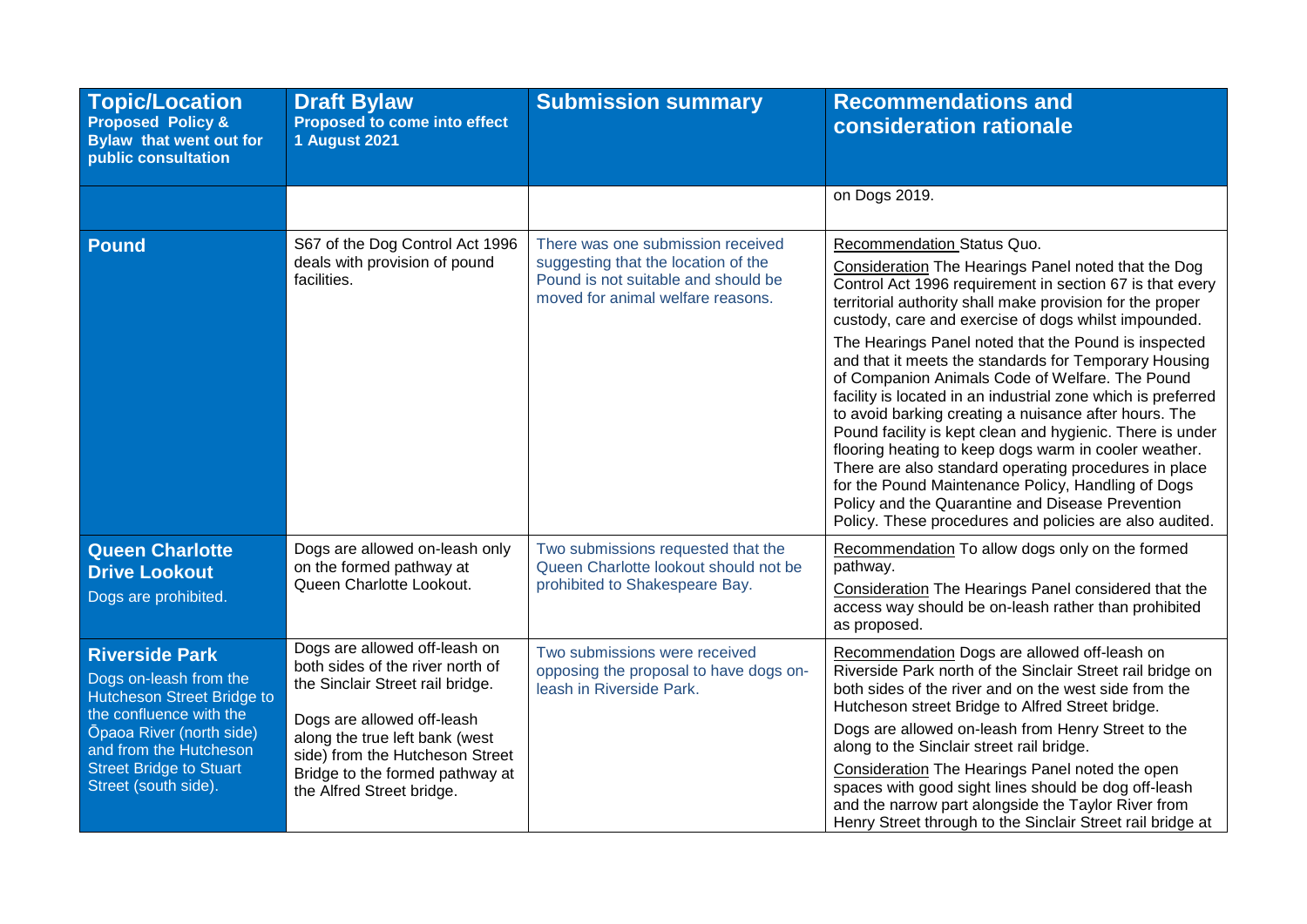| <b>Topic/Location</b><br><b>Proposed Policy &amp;</b><br><b>Bylaw that went out for</b><br>public consultation                                                                                                                                                                                                                                   | <b>Draft Bylaw</b><br><b>Proposed to come into effect</b><br><b>1 August 2021</b>                                                                                             | <b>Submission summary</b>                                                                                                                                                                                                                                                                 | <b>Recommendations and</b><br>consideration rationale                                                                                                                                                                                                                                                                                                                                                     |
|--------------------------------------------------------------------------------------------------------------------------------------------------------------------------------------------------------------------------------------------------------------------------------------------------------------------------------------------------|-------------------------------------------------------------------------------------------------------------------------------------------------------------------------------|-------------------------------------------------------------------------------------------------------------------------------------------------------------------------------------------------------------------------------------------------------------------------------------------|-----------------------------------------------------------------------------------------------------------------------------------------------------------------------------------------------------------------------------------------------------------------------------------------------------------------------------------------------------------------------------------------------------------|
|                                                                                                                                                                                                                                                                                                                                                  | Note: dogs are allowed on-leash<br>along the true right bank<br>(Blenheim town centre side)<br>between the Hutcheson Street<br>bridge and the Sinclair Street rail<br>bridge. |                                                                                                                                                                                                                                                                                           | Raupo is more suitable for dogs to be on-leash and this<br>stretch is closest to the Blenheim CBD.<br>To avoid any confusion Taylor River and Riverside Park<br>have been combined together in the bylaw as one<br>location as many people would not be aware of where<br>the boundaries of Riverside Park are and would more<br>than likely refer to parts of Riverside Park as Taylor<br>River Reserve. |
| <b>Seymour Square</b><br>Dogs are prohibited.                                                                                                                                                                                                                                                                                                    | Dogs are prohibited from<br>Seymour Square.                                                                                                                                   | One submitter wanted dogs to be<br>allowed on-leash in Seymour Square.                                                                                                                                                                                                                    | Recommendation Status quo to remain dog prohibited.<br>Consideration Seymour Square is a premiere park and<br>also a memorial which is consistent with the rule that<br>dogs are prohibited from all war memorials including<br>their grounds.                                                                                                                                                            |
| <b>Shelly Beach</b><br>Dogs on-leash on the<br>formed road leading to the<br>Bob's Bay Track and in the<br>area north of the Queen<br><b>Charlotte Yacht Cub</b><br>including on the beach.<br>Note: dogs are prohibited<br>in the reserve south of the<br>Queen Charlotte Yacht<br>Club including on the<br>grassed area and adjacent<br>beach. | Dogs are prohibited from the<br>grassed picnic area at Shelly<br>Beach.<br>Note: dogs are allowed on-leash<br>on the beach and the road to<br>access the Bob's Bay Track.     | Two submissions were received<br>supporting the proposal to prohibit dogs<br>from Shelly Beach and there was a<br>suggestion to replace dog signage<br>which has been taken down.                                                                                                         | Recommendation To prohibit dogs from the grassed<br>picnic area at Shelly Beach.<br>Consideration Site visit undertaken 9 December 2020.<br>A dog was seen swimming and fetching a ball.<br>The Hearings Panel noted that this is well confined and<br>the picnic area has opportunities for play and<br>swimming. This links into the tracks that are also on-<br>leash.                                 |
| <b>Stadium 2000</b><br><b>Pocket Park</b><br>Dogs are prohibited.                                                                                                                                                                                                                                                                                | Dogs are prohibited from the<br>Stadium 2000 Pocket Park.                                                                                                                     | One submission was received opposing<br>all of Stadium 2000 pocket park, Kinross<br>St, becoming a completely prohibited<br>area, as it is the only grassed area to<br>the south of the CBD and near longer<br>term parking. The submitter wanted part<br>of Kinross St Pocket Park to be | Recommendation To prohibit dogs from the grassed<br>area.<br>Consideration The Hearings Panel did not support<br>having dogs in the Stadium 2000 Pocket Park as this is<br>a place that school children sit on the grass and have<br>lunch when attending the Stadium. This is a new park<br>that has been established following the demolition of a                                                      |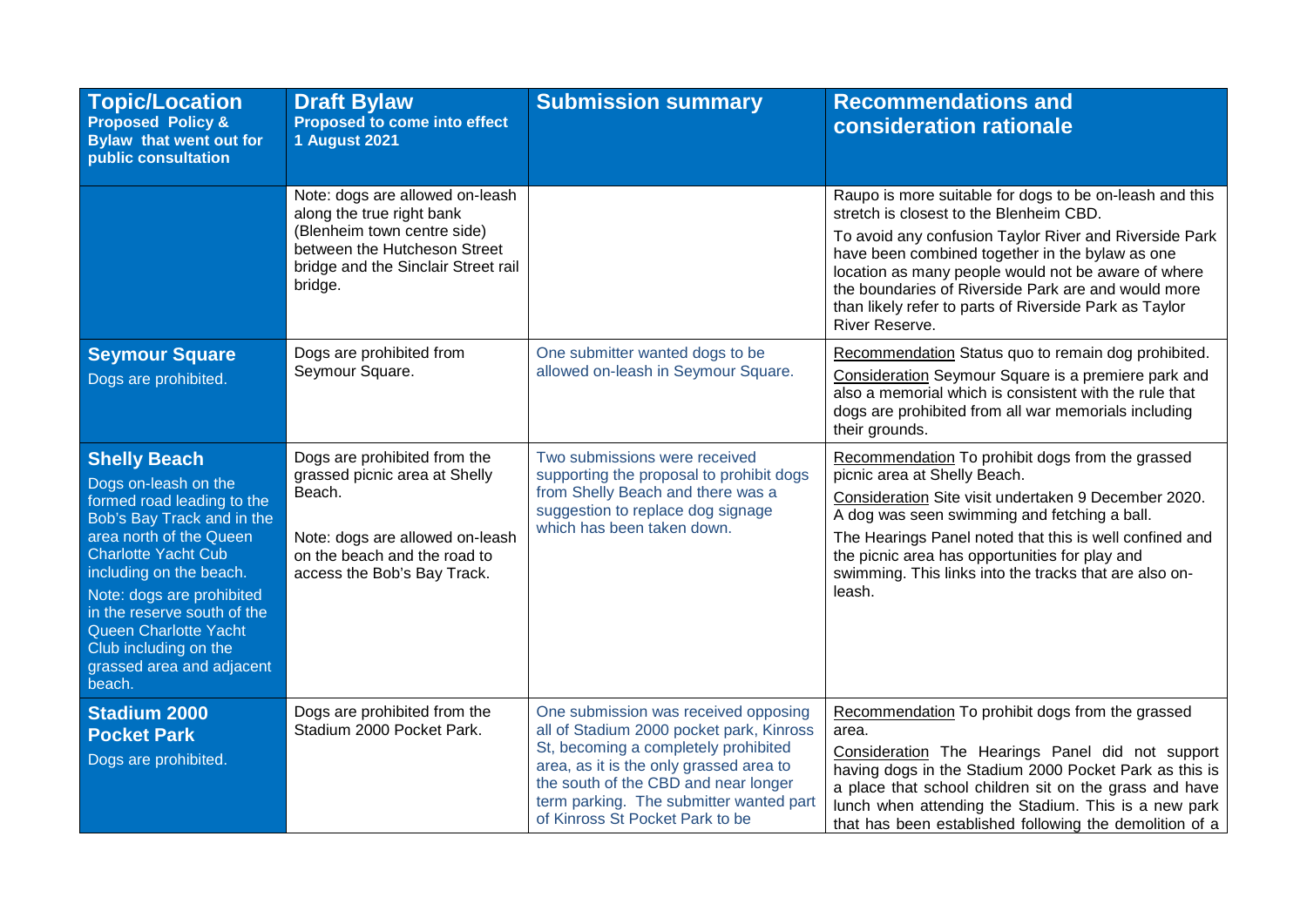| <b>Topic/Location</b><br><b>Proposed Policy &amp;</b><br><b>Bylaw that went out for</b><br>public consultation                                                                                                                                                                | <b>Draft Bylaw</b><br>Proposed to come into effect<br><b>1 August 2021</b>                                                                                                                                                                                                   | <b>Submission summary</b>                                                                                                                                                                                                                                                                                                                                                                                                                            | <b>Recommendations and</b><br>consideration rationale                                                                                                                                                                                                                                                                                                                                                                                                                                                                                                                                           |
|-------------------------------------------------------------------------------------------------------------------------------------------------------------------------------------------------------------------------------------------------------------------------------|------------------------------------------------------------------------------------------------------------------------------------------------------------------------------------------------------------------------------------------------------------------------------|------------------------------------------------------------------------------------------------------------------------------------------------------------------------------------------------------------------------------------------------------------------------------------------------------------------------------------------------------------------------------------------------------------------------------------------------------|-------------------------------------------------------------------------------------------------------------------------------------------------------------------------------------------------------------------------------------------------------------------------------------------------------------------------------------------------------------------------------------------------------------------------------------------------------------------------------------------------------------------------------------------------------------------------------------------------|
|                                                                                                                                                                                                                                                                               |                                                                                                                                                                                                                                                                              | designated for dogs on-leash.                                                                                                                                                                                                                                                                                                                                                                                                                        | house on the site.<br>There was only one submission received and the<br>Hearings Panel did not agree with the submitter to allow<br>dogs on the green space.                                                                                                                                                                                                                                                                                                                                                                                                                                    |
| <b>Sutherland Stream</b><br><b>Reserve</b><br>Dogs off-leash south of<br>Whitehead Park to the<br><b>Wither Hills Redwood</b><br>Street car park.                                                                                                                             | Dogs allowed on-leash between<br>Hospital Road and Alabama<br>Road alongside the eastern<br>boundary of Rewi Murray Polo<br>Park and Whitehead Park.<br>Dogs allowed off-leash between<br>Hospital Road and the Wither<br>Hills Redwood Street car park.                     | One submission was received<br>suggesting making Sutherland Stream a<br>dog off-leash exercise area.                                                                                                                                                                                                                                                                                                                                                 | Recommendation Dogs on-leash on the Sutherland<br>stream walkway between Hospital Road and Alabama<br>Road and dogs off-leash between Hospital Road and<br>the Wither Hills Redwood Street car park.<br>Consideration The Hearings Panel recognised that this<br>is s shared space used by walkers and cyclists. It is not<br>considered practical for dogs to be off-leash as<br>Sutherland stream borders private land and rural<br>properties.                                                                                                                                               |
| <b>Taylor River and</b><br><b>Riverside Park</b><br><b>Dogs on-leash</b><br>• Along the true right<br>bank (Blenheim town<br>centre side) of the river,<br>from the Burleigh                                                                                                  | Dogs off-leash<br>Along the true right bank<br>$\bullet$<br>(Blenheim town centre<br>side) of the Taylor River<br>from the Taylor Dam to the<br>Henry Street Bridge; and<br>Along the true left bank<br>$\bullet$<br>(west side) of the river from<br>Meadowbank Road to the | The proposal to require dogs to be on-<br>leash on the section of the Taylor River<br>Reserve from The Quays near Raupo<br>café to the Burleigh Bridge has received<br>a strong response in opposition with<br>almost 400 submissions received on this<br>issue.<br>The Taylor River is a popular area to<br>exercise and socialise dogs. Submitters<br>commented that there are very few                                                            | Recommendation Status quo but allow dogs on-leash<br>from the Henry Street Bridge (Blenheim Town side) to<br>the Sinclair Street Railway bridge next to Raupo.<br>Consideration Site visit undertaken 25 November 2020<br>and 2 December 2020.<br>The Taylor River Reserve was one of the major issues<br>and the vast majority of submitters opposed having<br>dogs on-leash between the Burleigh Bridge and Stuart<br>Street on the Blenheim town side.                                                                                                                                       |
| <b>Bridge to the Stuart</b><br>Street; and<br>Along the true left bank<br>of the river from Doctors<br>Creek to the confluence<br>of the Opaoa and<br><b>Taylor Rivers.</b><br>From the Hutcheson<br>Street Bridge to the<br>confluence with the<br><b>Opaoa River (north</b> | Alfred Street bridge.<br>From the Sinclair Street rail<br>$\bullet$<br>bridge (Blenheim town<br>centre side) to Stuart<br>Street.<br>From the Sinclair Street rail<br>$\bullet$<br>bridge (west side) to the<br>formed pathway that<br>connects to Snowden<br>Crescent.      | places for dogs to walk without a lead<br>and the accessible shared recreational<br>Taylor River area close to the CBD has<br>such a happy atmosphere with dogs and<br>people socializing. The proposed<br>changes would result in a significant<br>loss of convenience and amenity<br>currently enjoyed by dog owners<br>especially the elderly. Submitters want<br>the Taylor River to remain dog friendly.<br>Many commented that they have never | The Hearings Panel acknowledged the carefully thought<br>out submissions, civic mindedness and reasonableness<br>of the submissions. The significant number of<br>submissions on the issue of dogs off-leash on the<br>Taylor River and the petition which was tabled with 699<br>signatures was noted.<br>Many submitters value off-leash dog walking in this<br>shared area. Submitters commented that it was<br>unrealistic to limit off-leash walking to the west side of<br>Taylor River. Many submitters noted that the off-leash<br>area is working well apart from minor issues raised. |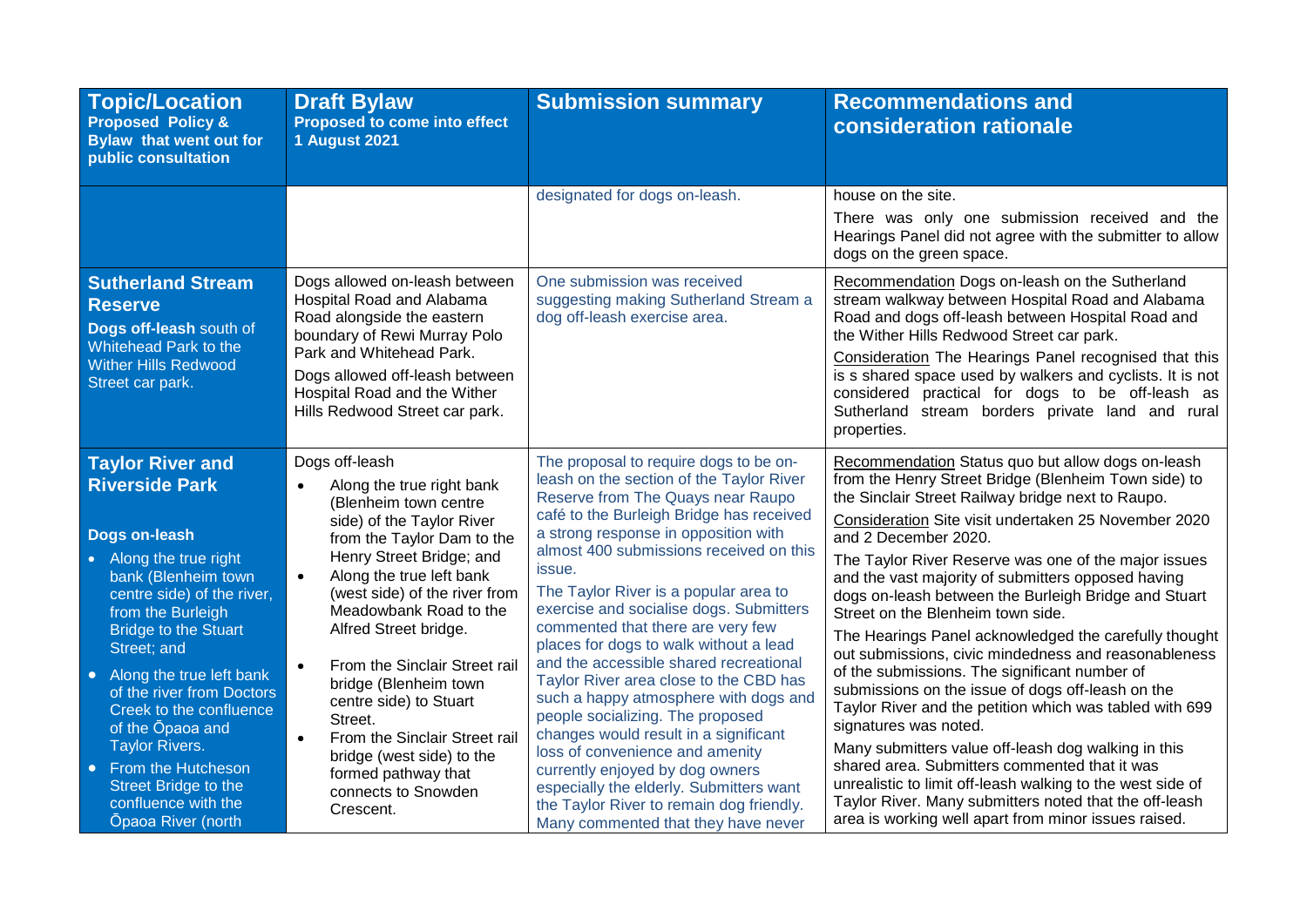| <b>Topic/Location</b><br><b>Proposed Policy &amp;</b><br><b>Bylaw that went out for</b><br>public consultation                                                                                                                                                                                                                                                                        | <b>Draft Bylaw</b><br>Proposed to come into effect<br><b>1 August 2021</b>                                                                                                                                                                                                                                                             | <b>Submission summary</b>                                                                                                                                                                                                                                                                                                                                                                                                                                                                                                                                                                                                                                                                                                                                                                                                                                                                                                                                                                                                                                                                                                                                                                                                                                                                                                                                                                                                                                                                                       | <b>Recommendations and</b><br>consideration rationale                                                                                                                                                                                                                                                                                                                                                                                                                                                                                                                                                                                                                                                                                                                                                                                                                                                                                                                                                                                                                                                                                                                                                                                                                                                                                                                                                                                                                                                                                                                                                                                                                                                                                                                                                                                                                                                                      |
|---------------------------------------------------------------------------------------------------------------------------------------------------------------------------------------------------------------------------------------------------------------------------------------------------------------------------------------------------------------------------------------|----------------------------------------------------------------------------------------------------------------------------------------------------------------------------------------------------------------------------------------------------------------------------------------------------------------------------------------|-----------------------------------------------------------------------------------------------------------------------------------------------------------------------------------------------------------------------------------------------------------------------------------------------------------------------------------------------------------------------------------------------------------------------------------------------------------------------------------------------------------------------------------------------------------------------------------------------------------------------------------------------------------------------------------------------------------------------------------------------------------------------------------------------------------------------------------------------------------------------------------------------------------------------------------------------------------------------------------------------------------------------------------------------------------------------------------------------------------------------------------------------------------------------------------------------------------------------------------------------------------------------------------------------------------------------------------------------------------------------------------------------------------------------------------------------------------------------------------------------------------------|----------------------------------------------------------------------------------------------------------------------------------------------------------------------------------------------------------------------------------------------------------------------------------------------------------------------------------------------------------------------------------------------------------------------------------------------------------------------------------------------------------------------------------------------------------------------------------------------------------------------------------------------------------------------------------------------------------------------------------------------------------------------------------------------------------------------------------------------------------------------------------------------------------------------------------------------------------------------------------------------------------------------------------------------------------------------------------------------------------------------------------------------------------------------------------------------------------------------------------------------------------------------------------------------------------------------------------------------------------------------------------------------------------------------------------------------------------------------------------------------------------------------------------------------------------------------------------------------------------------------------------------------------------------------------------------------------------------------------------------------------------------------------------------------------------------------------------------------------------------------------------------------------------------------------|
| side) and from the<br><b>Hutcheson Street</b><br><b>Bridge to Stuart Street</b><br>(south side).<br>Dogs off-leash<br>• Along the true right<br>bank (Blenheim town<br>centre side) of the<br>Taylor River from the<br>Taylor Dam to the<br>Burleigh Bridge; and<br>• Along the true left bank<br>(west side) of the river<br>from Meadowbank<br>Road to the Doctors<br>Creek Bridge. | Dogs on-leash<br>Along the true right bank<br>$\bullet$<br>(Blenheim town centre<br>side) of the river, from the<br>Henry Street Bridge to the<br>Sinclair Street rail bridge;<br>and<br>$\bullet$<br>Along the true left bank of<br>the river from the Alfred<br>Street Bridge (Leeds Quay)<br>to the Sinclair Street rail<br>bridge. | observed any issues, keep Taylor River<br>off-leash and don't let the minority spoil<br>it for the majority. There were comments<br>on the mental and physical wellbeing of<br>people and dogs by being allowed to<br>exercise off-leash. Numerous<br>submitters made comments about their<br>dogs not being able to enjoy swimming<br>in the river if they had to be on-leash<br>and swimming is a great way for dogs to<br>cool off in summer. The smooth pathway<br>to walk on especially for elderly which is<br>accessible for those with mobility<br>scooters is also good when it is wet. The<br>importance of having off-leash areas<br>given increase of infill housing and<br>reduced section sizes was also<br>mentioned. In the winter, after work,<br>none of the few proposed off-leash<br>areas are safe for the many women,<br>older and disabled people who walk<br>their dogs off-leash. Submitters do not<br>want to have to drive to an off-leash<br>area and increase $CO2$ emissions. At a<br>time where more and more people are<br>suffering mental illness and obesity,<br>people should not be deterred from<br>owning dogs and exercising. There are<br>direct health benefits to the mind and<br>body through regular exercise and<br>owning pets. The issue of dogs getting<br>tangled up if they are on lead causing<br>serious incidents with cyclists was also<br>raised. Submitters commented that dog<br>fouling along this area would not change<br>by having dogs on-leash. | The Hearings Panel noted that there is always going to<br>be some conflict and heard that there have been limited<br>numbers of infringements issued and complaints<br>reported over the last 10 years.<br>Submitters commented that education and an increased<br>presence of Animal Control Officers would be the<br>preferred way of resolving any issues.<br>With regard to the area closer to the Blenheim CBD and<br>the narrowest section of the riverside the Hearings<br>Panel considered it to be more appropriate for dogs to<br>be on-leash for the section from the railway bridge $-$ to<br>the Alfred Street Bridge on the west side and to the<br>Henry Street entrance on the Blenheim town centre<br>side. It was identified that this would give a possible<br>area for people who do not like dogs to have a choice<br>about using the area knowing that dogs should be on-<br>leash. This would provide a dog safe space to walk<br>from the Henry Street Bridge towards Raupo which<br>leads to town and also links back to the policy<br>provisions to minimise the danger, distress and<br>nuisance to the community and to have unimpeded<br>access to public places, and to also use public<br>amenities without fear of attack or intimidation of dogs.<br>The Hearing Panel felt that the Henry Street Bridge was<br>a logical place to delineate, place signage and to<br>enforce.<br>The Hearings Panel recognised that the policy makes<br>provision for the exercise and recreational needs of<br>dogs and their owners and was satisfied that there was<br>sufficient space and sight lines. The Hearings Panel<br>noted from the site visit undertaken that there was<br>rugby field size of land for dogs to run around,<br>opportunities for dogs to swim in the river to cool off and<br>that the pathways made the area from the Burleigh<br>Bridge towards Henry Street accessible. |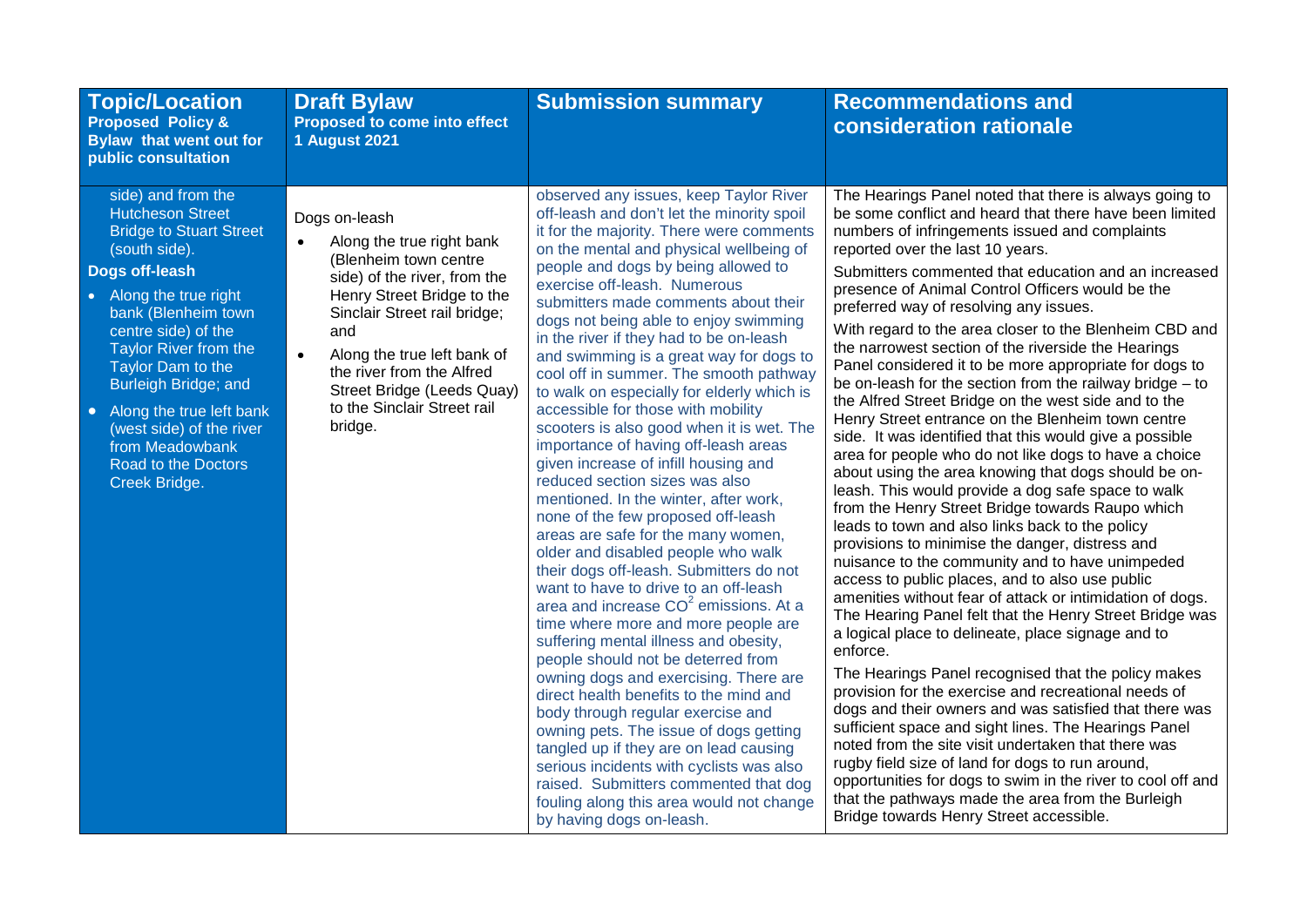| <b>Topic/Location</b><br><b>Proposed Policy &amp;</b><br>Bylaw that went out for<br>public consultation                                                                              | <b>Draft Bylaw</b><br>Proposed to come into effect<br><b>1 August 2021</b>                                                                                                                                                                       | <b>Submission summary</b>                                                                                                                                                                                                                                                                                              | <b>Recommendations and</b><br><b>consideration rationale</b>                                                                                                                                                                                                                                                                                                                                                                                                                                                                                                                                                                                                                                                                                                                                                                                                                                                                                                                                                                                                                                                                                                                                                                                                                                                                                            |
|--------------------------------------------------------------------------------------------------------------------------------------------------------------------------------------|--------------------------------------------------------------------------------------------------------------------------------------------------------------------------------------------------------------------------------------------------|------------------------------------------------------------------------------------------------------------------------------------------------------------------------------------------------------------------------------------------------------------------------------------------------------------------------|---------------------------------------------------------------------------------------------------------------------------------------------------------------------------------------------------------------------------------------------------------------------------------------------------------------------------------------------------------------------------------------------------------------------------------------------------------------------------------------------------------------------------------------------------------------------------------------------------------------------------------------------------------------------------------------------------------------------------------------------------------------------------------------------------------------------------------------------------------------------------------------------------------------------------------------------------------------------------------------------------------------------------------------------------------------------------------------------------------------------------------------------------------------------------------------------------------------------------------------------------------------------------------------------------------------------------------------------------------|
|                                                                                                                                                                                      |                                                                                                                                                                                                                                                  | Note a petition received with 699<br>signatures.<br>Note 11 submissions were received that<br>supported having dogs on-leash noted<br>that undisciplined and unruly dogs make<br>walking the Taylor River an unpleasant<br>experience.                                                                                 | It was noted by the Hearings Panel that although the<br>area is off-leash it does not preclude people from<br>having their dogs on-leash. The Hearings Panel did<br>emphasize that when dogs are off-leash that they must<br>be under control as per the definition given for control in<br>the proposed bylaw.<br>The Hearings Panel noted the number of nuisance<br>complaints and rush/attack incidents over the last 10<br>years. In weighing up this data it was considered that it<br>did not sway the Hearings Panel and did not meet the<br>threshold for the significant change to require all dogs<br>to be on-leash.<br>The Hearings Panel supported an increase in the<br>presence of Animal Control and of patrolling of the<br>Taylor River area.<br>The Hearings Panel gave due consideration to the<br>issues of conflict with cyclists which were detailed in the<br>submissions. However, the speed of cyclists was<br>outside the scope of this bylaw review. Other issues<br>which were raised including the cyclists, bins, bags,<br>toilets and signage will need to be referred through to<br>the relevant area with Council processes.<br>Specific comments were made with regard to the<br>placement of additional rubbish bins and bags,<br>increasing the frequency of emptying and also about<br>having additional toilets. |
| <b>Victoria Domain</b><br><b>Reserves</b><br>Dog are prohibited except<br>from the formed shared<br>walking and biking tracks.<br>Note: dogs are permitted<br>on-leash on the formed | Dogs are allowed on-leash on<br>roadways and formed walking<br>tracks, on shared walking and<br>biking tracks.<br>Note: dogs are prohibited on the<br>mountain bike tracks and the<br>balance of the domain.<br>Note: dogs are allowed off-leash | There were 13 submitters opposed to<br>changing Victoria Domain tracks from<br>dog off-leash to dog on-leash areas.<br>One submitter wanted dogs to be<br>prohibited on the track to Bob's Bay to<br>enhance safety for all tracks users and<br>to support volunteer trappers.<br>One submitter commented on retaining | Recommendation Dogs to be on-leash on Victoria<br>Domain Reserves except dogs are prohibited from the<br>mountain bike tracks and dogs are allowed off-leash on<br>the lower Picton to Waikawa track but not on<br>Endeavour Park.<br>Consideration The Hearings Panel noted that the Draft<br>Reserve Management Plan Victoria Domain Reserves<br>was currently out for consultation.                                                                                                                                                                                                                                                                                                                                                                                                                                                                                                                                                                                                                                                                                                                                                                                                                                                                                                                                                                  |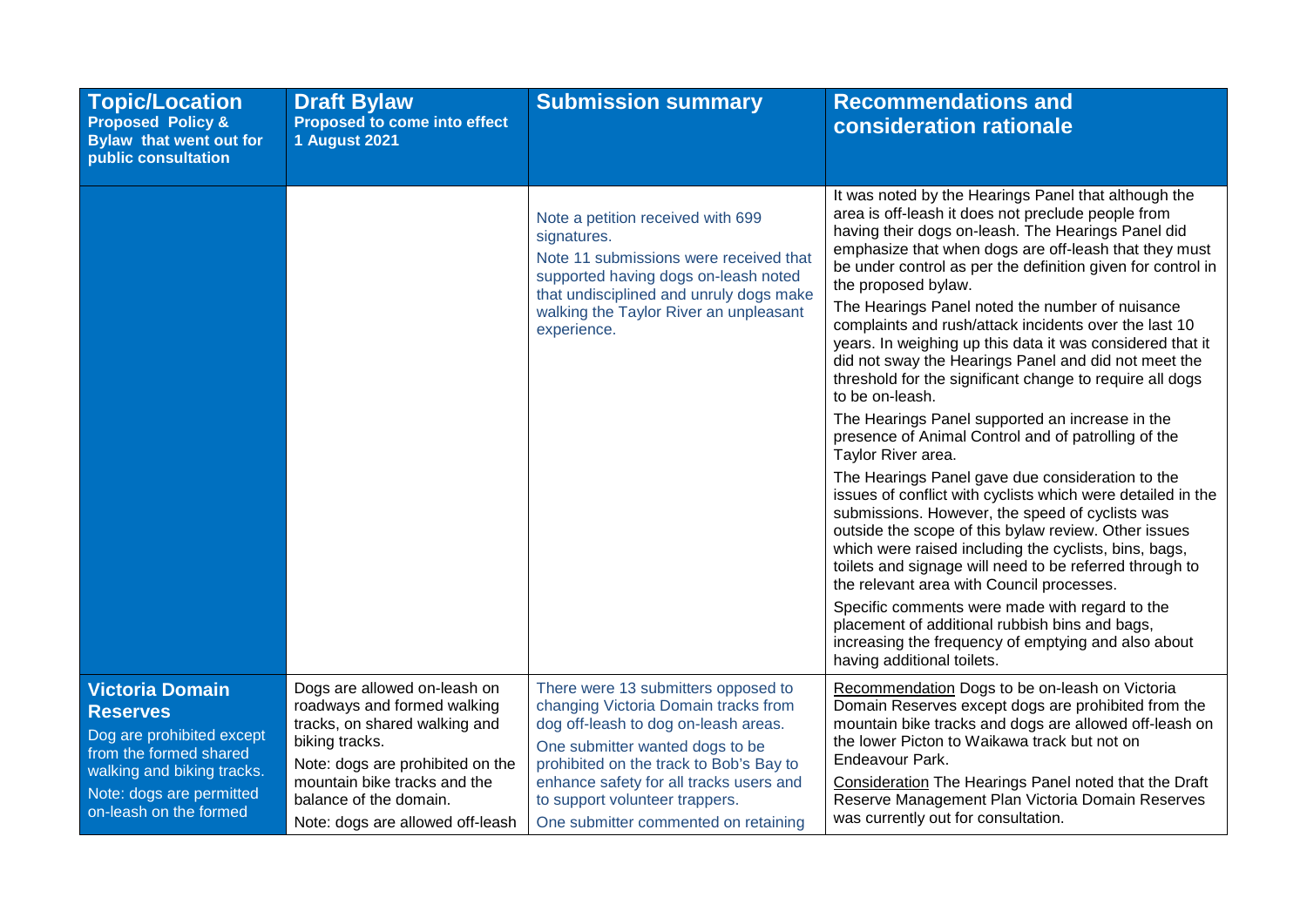| <b>Topic/Location</b><br><b>Proposed Policy &amp;</b><br>Bylaw that went out for<br>public consultation                                                                                                                                                                   | <b>Draft Bylaw</b><br>Proposed to come into effect<br><b>1 August 2021</b>                                                                                                                                      | <b>Submission summary</b>                                                                                                                                 | <b>Recommendations and</b><br>consideration rationale                                                                                                                                                                                                                                                                                                                                                                                                                                                                                                                                                                                                                                                                                                                                                                 |
|---------------------------------------------------------------------------------------------------------------------------------------------------------------------------------------------------------------------------------------------------------------------------|-----------------------------------------------------------------------------------------------------------------------------------------------------------------------------------------------------------------|-----------------------------------------------------------------------------------------------------------------------------------------------------------|-----------------------------------------------------------------------------------------------------------------------------------------------------------------------------------------------------------------------------------------------------------------------------------------------------------------------------------------------------------------------------------------------------------------------------------------------------------------------------------------------------------------------------------------------------------------------------------------------------------------------------------------------------------------------------------------------------------------------------------------------------------------------------------------------------------------------|
| shared walking and biking<br>tracks.<br>Note: dogs are prohibited<br>on the designated<br>mountain biking tracks.                                                                                                                                                         | on the lower Picton to Waikawa<br>track.                                                                                                                                                                        | prohibiting dogs from the designated<br>mountain bike trails and suggested<br>replacing the no dog signs that are<br>missing on the mountain bike trails. | The ecological and cultural input from Te Ati Awa was<br>also noted in their submission.<br>The Hearing Panel supported the proposal to limit dog<br>access to be on-leash for ecological and recreational<br>reasons. It was noted that Victoria Domain Reserves<br>are well used which fits the policy to restrict access<br>when there is intense public use, some tracks are<br>narrow and there are limited sight lines.<br>The Hearings Panel discussed whether there are<br>enough off-leash areas in Picton as this is a change to<br>go from off-leash to on-leash in Victoria Domain.<br>The Hearings Panel considered that the lower track be<br>an off-leash to provide one off-leash track on Victoria<br>Domain. This would give balance and options and is<br>considered to be for more urban walkers. |
| <b>Waikawa Bay</b><br><b>Foreshore Reserve</b><br>Dogs are prohibited from<br>the grassed area,<br>playground and adjacent<br>beach.<br>Note: dogs are permitted<br>on-leash in the balance of<br>the reserve only to access<br>jetties and boat launching<br>facilities. | Dogs are prohibited in the<br>grassed area, playground and<br>adjacent beach.<br>Note dogs are permitted on-<br>leash in the balance of the<br>reserve only to access jetties<br>and boat launching facilities. | No submissions received.                                                                                                                                  | Recommendation Status quo dogs are prohibited in the<br>grassed area, playground and adjacent beach. Note<br>dogs are permitted on-leash in the balance of the<br>reserve only to access jetties and boat launching<br>facilities.<br>Consideration Site visit undertaken 9 December 2020<br>The Hearings Panel noted the current signage at the<br>playground stated that dogs were not allowed within 15<br>metres of the playground. This is a family area which is<br>particularly busy over summertime.                                                                                                                                                                                                                                                                                                          |
| <b>Wairau Valley Loop</b><br><b>Track</b><br>Was not included.                                                                                                                                                                                                            | Dogs are allowed on-leash on<br>the Wairau Valley loop Track.                                                                                                                                                   | One submission received<br>recommending that the new Wairau<br>Valley Loop Track area is included as an<br>on-leash area for dogs.                        | Recommendation To allow dogs on-leash on the<br>Wairau Valley loop Track<br><b>Consideration The Hearings Panel considered the</b><br>Wairau Loop Track in conjunction with the Wairau<br>Valley Golf Course and Recreation Reserve. They were<br>mindful of creating consistency between the 2 areas.                                                                                                                                                                                                                                                                                                                                                                                                                                                                                                                |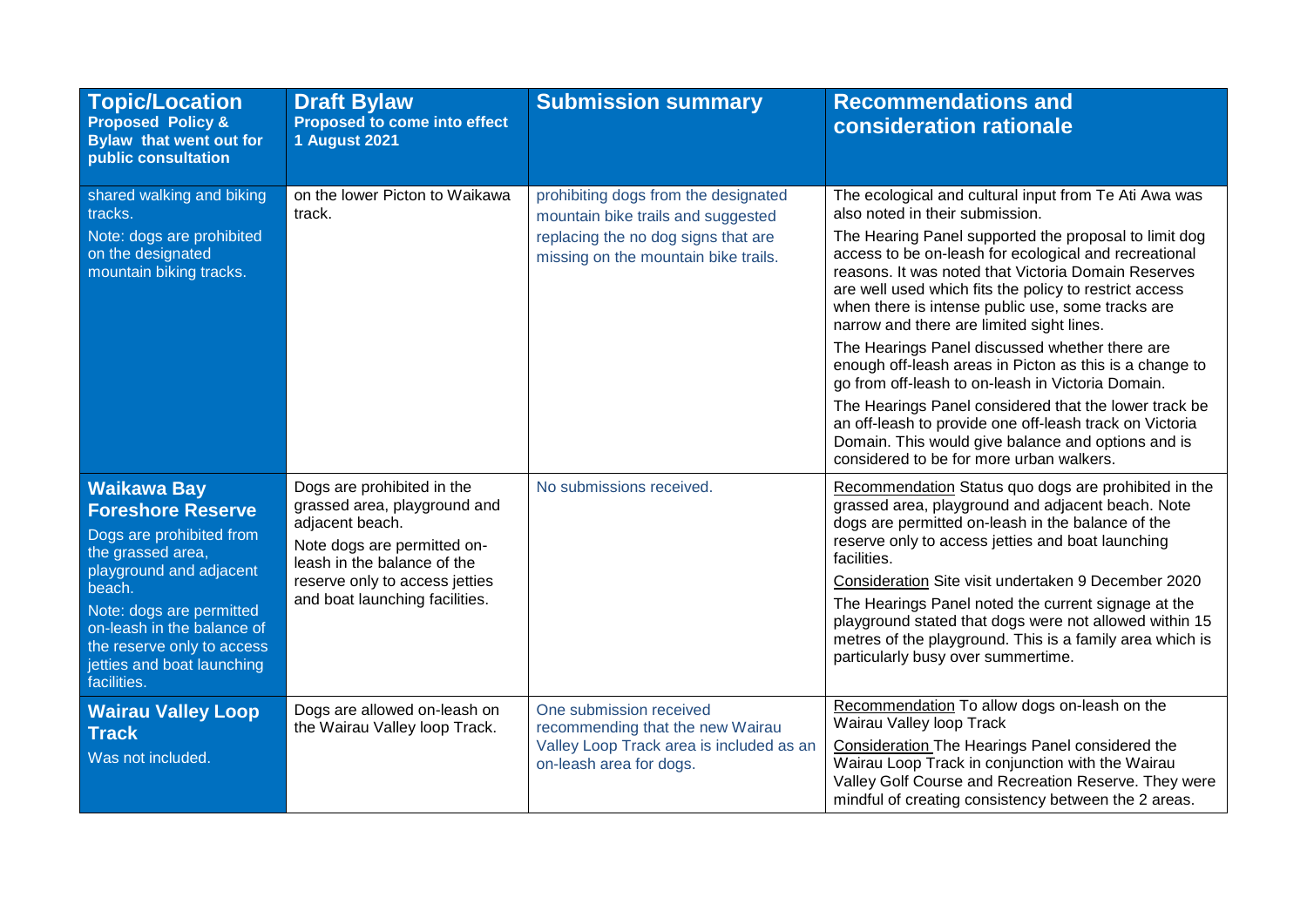| <b>Topic/Location</b><br><b>Proposed Policy &amp;</b><br>Bylaw that went out for<br>public consultation                                | <b>Draft Bylaw</b><br>Proposed to come into effect<br><b>1 August 2021</b>    | <b>Submission summary</b>                                                                                                                                                                                                                                                                                                                                                                                                                               | <b>Recommendations and</b><br>consideration rationale                                                                                                                                                                                                                                                                                                                                                                                                                                                                                                                                                                                                                                                                                                                                                                          |
|----------------------------------------------------------------------------------------------------------------------------------------|-------------------------------------------------------------------------------|---------------------------------------------------------------------------------------------------------------------------------------------------------------------------------------------------------------------------------------------------------------------------------------------------------------------------------------------------------------------------------------------------------------------------------------------------------|--------------------------------------------------------------------------------------------------------------------------------------------------------------------------------------------------------------------------------------------------------------------------------------------------------------------------------------------------------------------------------------------------------------------------------------------------------------------------------------------------------------------------------------------------------------------------------------------------------------------------------------------------------------------------------------------------------------------------------------------------------------------------------------------------------------------------------|
| <b>Wairau Valley Golf</b><br><b>Course &amp; Recreation</b><br><b>Reserve</b><br>Dogs are prohibited.                                  | Dogs are allowed on-leash in<br>the Wairau Valley Golf Course<br>and Reserve. | One submitter supported dogs being<br>prohibited from the Wairau Valley Golf<br><b>Course and Recreation Reserve</b><br>because of issues of uncontrolled dogs<br>affecting stock.<br>There were 14 submissions received in<br>strong opposition to the proposal to<br>prohibit dogs from the Wairau Valley<br>Golf Course and Recreation Reserve.<br>Submitters queried where else that they<br>could take their dogs apart from along<br><b>SH63.</b> | Recommendation To allow dogs on-leash on the<br>Wairau Valley Golf Course and Recreation Reserve.<br>Consideration The Hearings Panel discussed the issues<br>of uncontrolled dogs in rural areas with stock. There<br>have been complaints received by Animal Control and<br>issued noted by the submitter.<br>The Wairau Valley Golf Course and Recreation<br>Reserve is a shared space adjacent to rural land and<br>there are limited other options with State Highway 63.<br>Courtesy to existing landowners and stock is important.<br>It was noted that prohibiting dogs would create issues<br>with accessing the loop track. This loop track is due to<br>be completed in 2021 which will give additional<br>recreational opportunities.<br>The Wairau River does provide an off-leash area option<br>for dog owners. |
| <b>Waitohi Domain-</b><br><b>Picton Dog Park</b><br>Dogs are prohibited unless<br>this becomes a designated<br>dog park exercise area. | Dogs are allowed off-leash at<br>Waitohi Domain.                              | Four submissions were received<br>specifically supporting the construction<br>of a dog park at Waitohi Domain in<br>Picton.                                                                                                                                                                                                                                                                                                                             | Recommendation To allow dogs off-leash.<br>Consideration Site visit undertaken 9 December 2020.<br>The Hearings Panel did note that there were a number<br>of submissions made to support proceeding with the<br>construction of a dog park at Waitohi Domain.<br>The site visit that was undertaken by the Hearings<br>Panel noted that there is already some fencing and<br>landscaping in place which would support a dog off-<br>leash exercise area at this location.<br>The Hearings Panel considered that recommending the<br>establishment of a dog park at Waitohi Domain could be<br>outside of their remit and will refer the matter to the<br>Animal Control Sub-Committee to consider the<br>establishment of a dog park at Waitohi Domain in<br>conjunction with the redevelopment of the area.                  |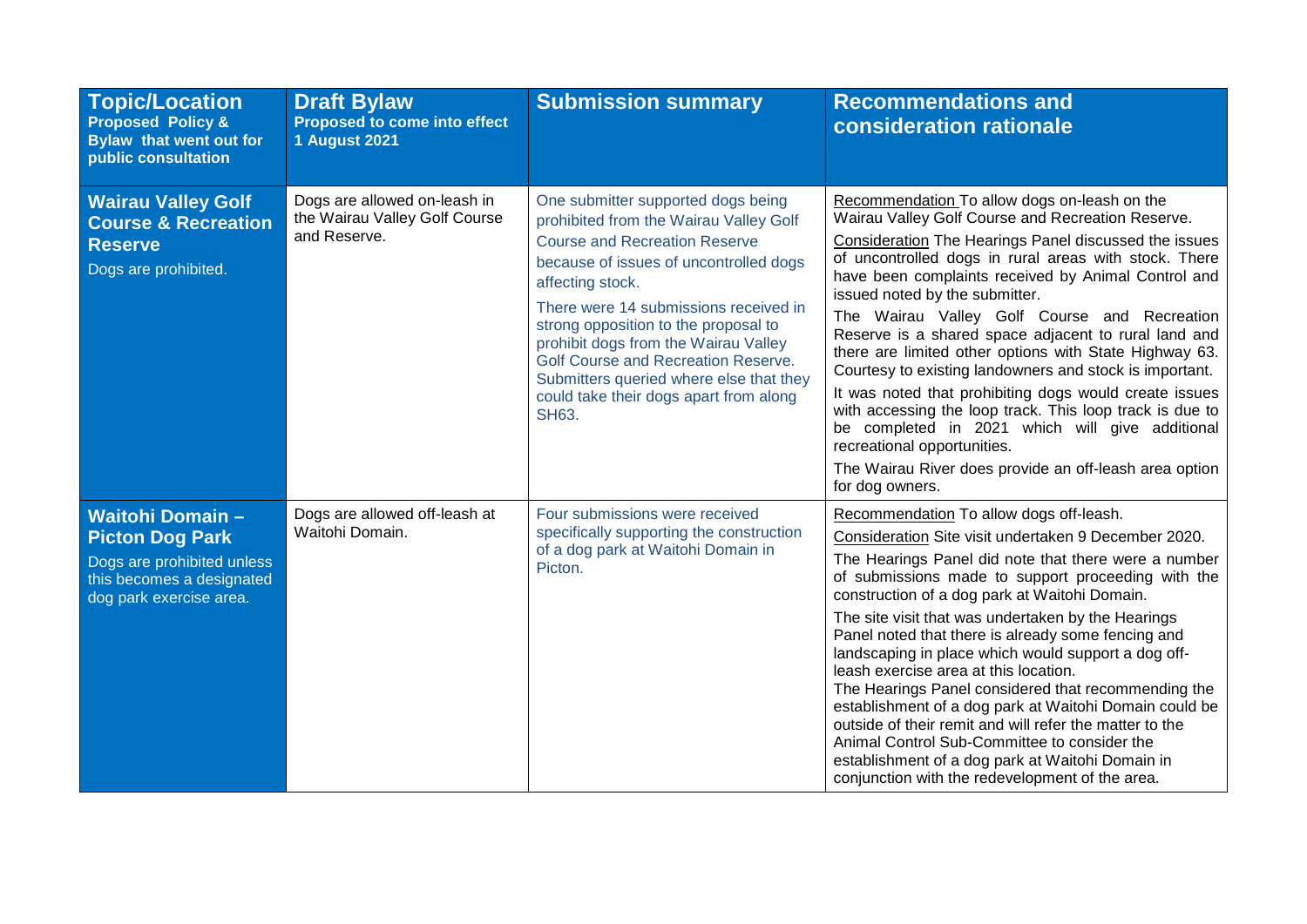| <b>Topic/Location</b><br><b>Proposed Policy &amp;</b><br><b>Bylaw that went out for</b><br>public consultation                                                   | <b>Draft Bylaw</b><br><b>Proposed to come into effect</b><br><b>1 August 2021</b>                                                                                                                                                                                                                                                                                                                                                                                 | <b>Submission summary</b>                                                                                                                                                                                                                  | <b>Recommendations and</b><br>consideration rationale                                                                                                                                                                                                                                                                                                                                                                                                                                                                                                                                                                                                                                                                                                                                                                                                                                                                                                                                                                                                                                                                                                                      |
|------------------------------------------------------------------------------------------------------------------------------------------------------------------|-------------------------------------------------------------------------------------------------------------------------------------------------------------------------------------------------------------------------------------------------------------------------------------------------------------------------------------------------------------------------------------------------------------------------------------------------------------------|--------------------------------------------------------------------------------------------------------------------------------------------------------------------------------------------------------------------------------------------|----------------------------------------------------------------------------------------------------------------------------------------------------------------------------------------------------------------------------------------------------------------------------------------------------------------------------------------------------------------------------------------------------------------------------------------------------------------------------------------------------------------------------------------------------------------------------------------------------------------------------------------------------------------------------------------------------------------------------------------------------------------------------------------------------------------------------------------------------------------------------------------------------------------------------------------------------------------------------------------------------------------------------------------------------------------------------------------------------------------------------------------------------------------------------|
| <b>Ward Beach</b><br>Dogs are prohibited.                                                                                                                        | Dogs are allowed on-leash in<br>the car park and on the Ward<br>Beach, north of the boat<br>launching area to Chancet<br>Rocks and south of the boat<br>launching area to Needles<br>Point.<br>Dogs are allowed off-leash on<br>the Ward beach boat launching<br>area<br>Dogs are prohibited on the<br>Ward beach north beyond<br><b>Chancet Rocks to Marfells</b><br>Beach and south beyond<br>Needles Point to the<br>Marlborough District Council<br>boundary. | Three submitters supported prohibiting<br>dogs from Ward Beach including the<br>East Coast Protection Group Inc.<br>37 Submissions were received opposing<br>dogs being prohibited from Ward Beach<br>some amendments were also suggested. | Recommendation Dog on-leash area in the reserve, car<br>park and on the beach, north to Chancet Rocks and<br>south to Needles Point.<br>With dogs being prohibited on the beach north beyond<br>Chancet Rocks and south beyond Needles Point.<br>Consideration The submissions received included<br>suggestions for Marfells Beach however the Hearings<br>Panel were unsure if they could include Marfells Beach<br>as this was not part of the proposed bylaw. The East<br>Coast Protection Group did recommend prohibiting<br>dogs along the whole east coast.<br>It was recognised by the Hearings Panel that the area<br>has ecological overlays and that the landscape is<br>special. The Hearings Panel requested a copy of the<br>Technical Report on Marlborough's East Coast which<br>was prepared by Council in 2019, including Map 3<br>which shows the various uses of the East Coast.<br>The Hearings Panel noted that the bulldozer area is<br>being used and that in there is a resource consent<br>allowing the boat launching provisions and commercial<br>use. This also allows public use and small boats are<br>allowed to launch from this location. |
| <b>Wearing or display</b><br>of current<br>registration tags                                                                                                     | S46, S50 & 51 of the Dog<br>Control Act 1996 deals with<br>wearing, displaying and offences<br>relating to dogs wearing proper<br>labels or discs.                                                                                                                                                                                                                                                                                                                | Two submitters opposed dogs having to<br>wear display and wear their registration<br>tags                                                                                                                                                  | Wearing or display of current registration tags is a<br>legislative requirement in the Dog Control Act 1996 and<br>outside the scope of the bylaw and policy review.                                                                                                                                                                                                                                                                                                                                                                                                                                                                                                                                                                                                                                                                                                                                                                                                                                                                                                                                                                                                       |
| <b>Whitehead Park</b><br>Dogs are prohibited except<br>that dogs are allowed on-<br>leash only on the formed<br>pathway on the eastern<br>boundary and solely to | Dogs are prohibited from the<br>sports fields (being croquet and<br>bowling greens) and on-leash<br>for the balance of the park.                                                                                                                                                                                                                                                                                                                                  | Two submitters opposed dogs being<br>prohibited from Whitehead Park                                                                                                                                                                        | Recommendation To prohibit dogs from the sports<br>fields (being croquet and bowling greens) and allow<br>dogs on-leash for the balance of the park.<br>Consideration The Hearings Panel felt that having some<br>on-leash area was a continuation of Sutherland Stream<br>walkway and a compromise to deal with uncontrolled                                                                                                                                                                                                                                                                                                                                                                                                                                                                                                                                                                                                                                                                                                                                                                                                                                              |